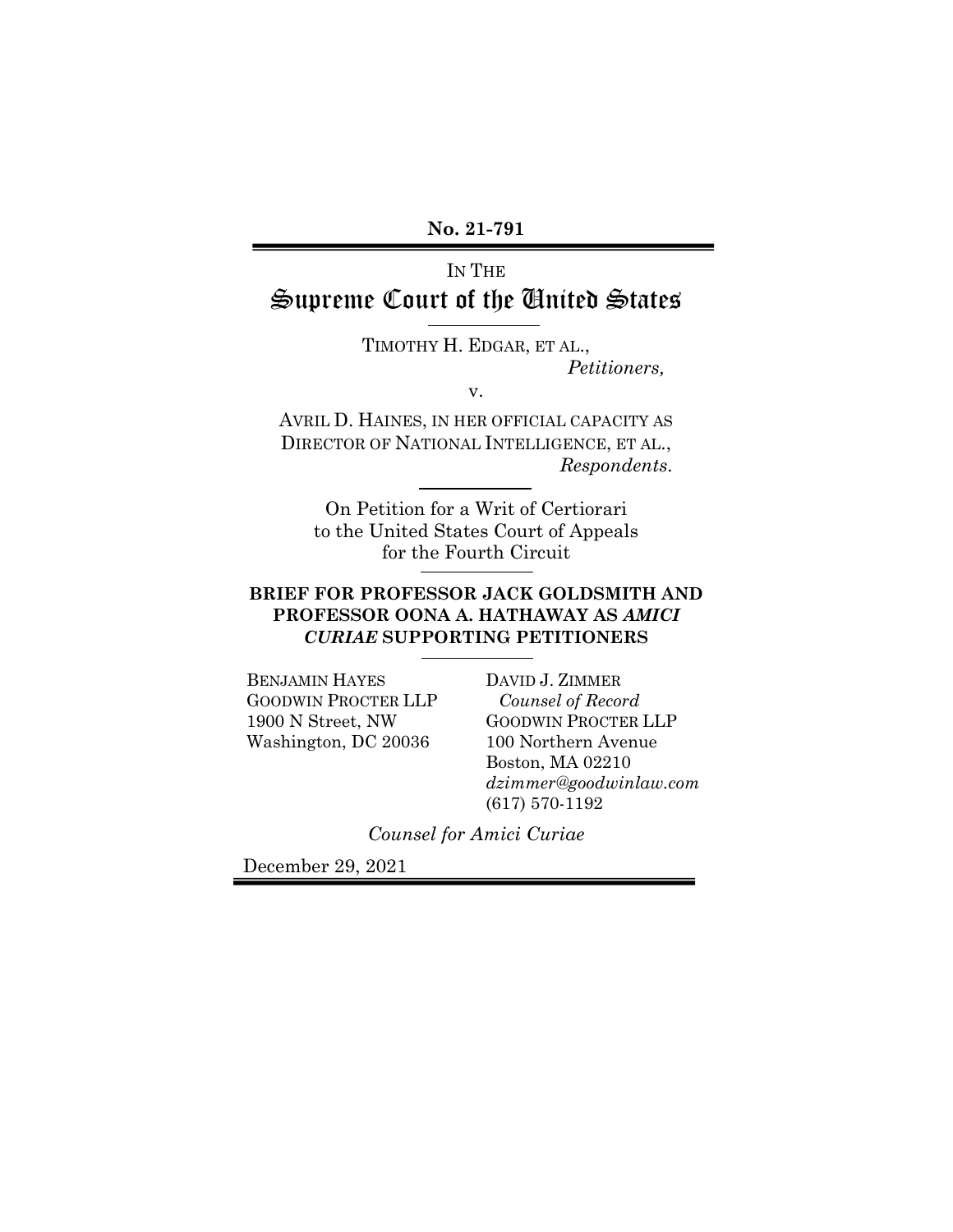# **TABLE OF CONTENTS**

|     | INTRODUCTION AND SUMMARY OF                                                                                                                                                                                              |
|-----|--------------------------------------------------------------------------------------------------------------------------------------------------------------------------------------------------------------------------|
|     |                                                                                                                                                                                                                          |
| I.  | The footnote in this Court's per curiam<br>decision in <i>Snepp</i> has become the<br>foundation of the largest system of prior                                                                                          |
|     | A. At the time of <i>Snepp</i> , prepublication<br>review was a limited regime affecting<br>a small number of CIA and NSA                                                                                                |
|     | B. In a footnote in a summary<br>disposition, this Court endorses                                                                                                                                                        |
|     | C. Relying on <i>Snepp</i> 's footnote, federal<br>agencies build the largest system of<br>prior restraint in U.S. history.  10                                                                                          |
| II. | The prepublication review regimes built<br>on <i>Snepp</i> 's footnote impede public access<br>to crucial, unclassified information and<br>opinions regarding many of the most<br>important issues facing the country 18 |
|     | III. This Court should grant review now 23                                                                                                                                                                               |
|     |                                                                                                                                                                                                                          |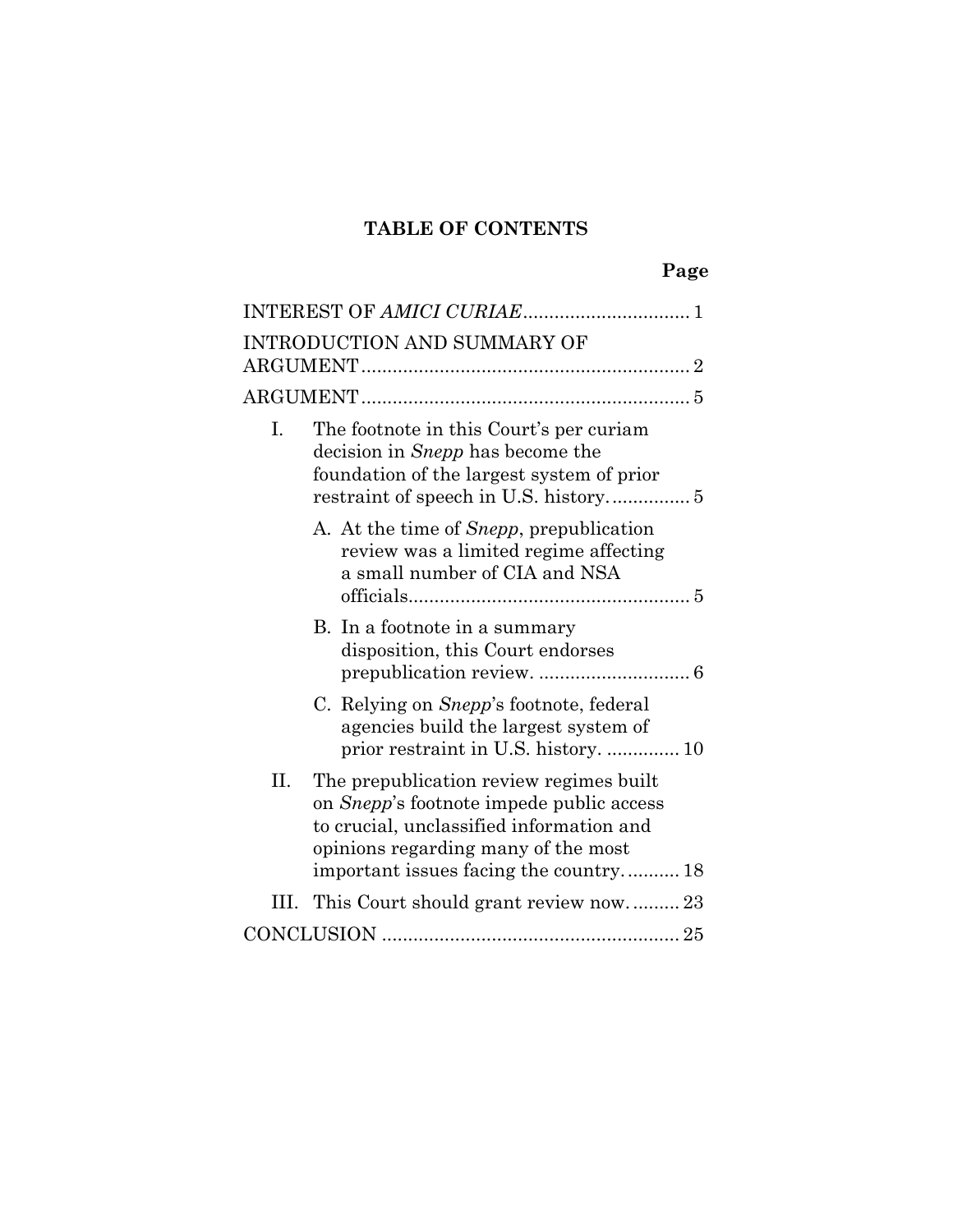# **TABLE OF AUTHORITIES**

# **Page(s)**

# **Cases:**

| Bakos v. CIA,                             |
|-------------------------------------------|
| No. 18-cv-743, 2019 WL 3752883            |
|                                           |
|                                           |
| Se. Promotions, Ltd. v. Conrad,           |
|                                           |
|                                           |
| Snepp v. United States,                   |
|                                           |
|                                           |
| United States v. Snepp,                   |
|                                           |
|                                           |
| United States v. Snepp,                   |
|                                           |
|                                           |
| <i>Weaver v. U.S. Information Agency,</i> |
|                                           |
|                                           |
| <b>Statutes and Regulations:</b>          |
|                                           |
| Pub. L. No. 98-164 § 1010,                |
|                                           |
|                                           |
|                                           |

48 Fed. Reg. 39,313 (Aug. 30, 1983) ................. 11, 12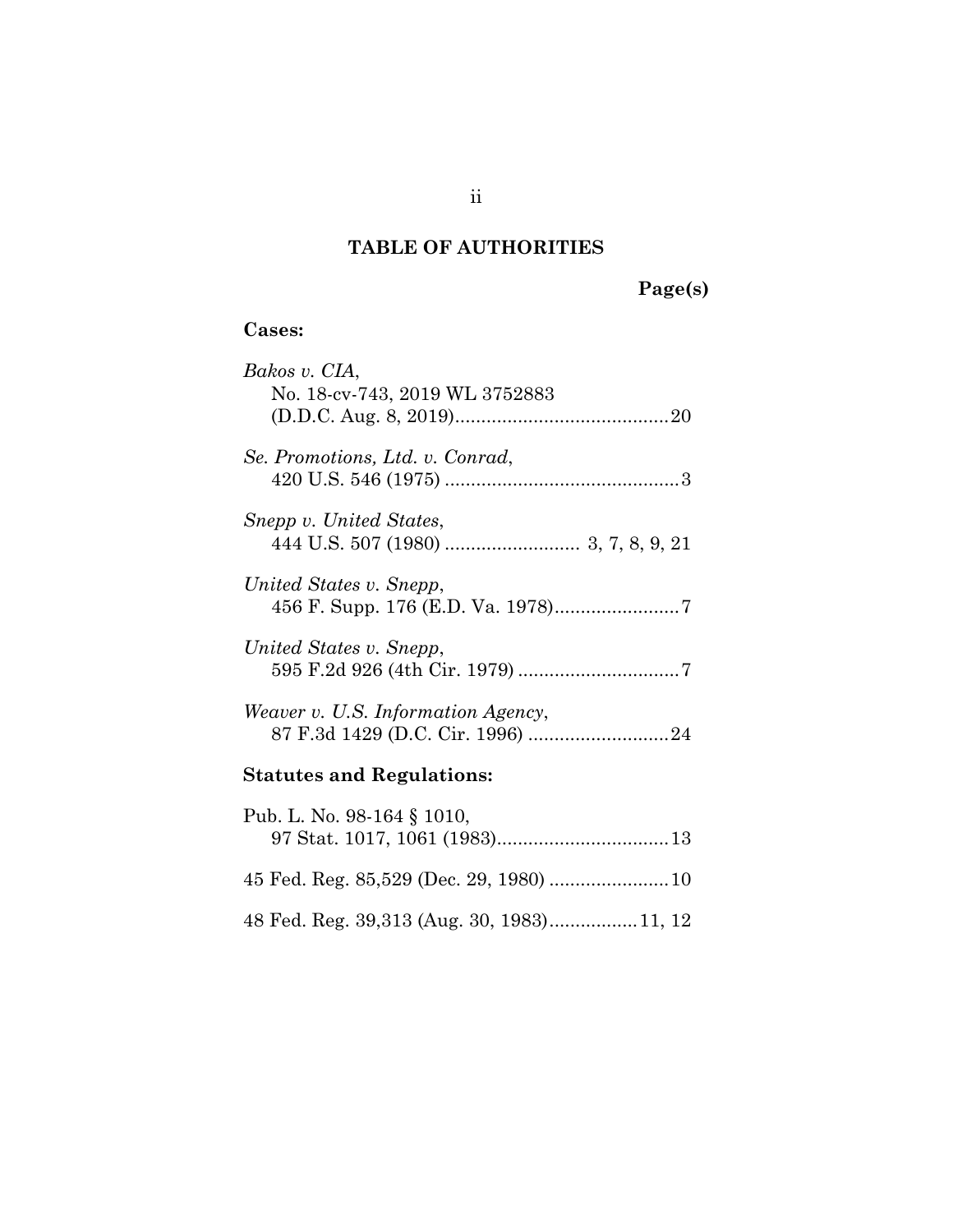# **Government Documents:**

| Charles A. Briggs, <i>Inspection Report of the</i><br>Office of Public Affairs (1981),<br>https://www.justsecurity.org/<br>wp-content/uploads/2015/12/                                                                                                     |
|------------------------------------------------------------------------------------------------------------------------------------------------------------------------------------------------------------------------------------------------------------|
| CIA Agency Regulation 13-10, Agency<br>Prepublication Review of Certain<br>Material Prepared for Public<br>Dissemination (June 25, 2011),<br>https://s3.documentcloud.org/documents/<br>5767103/AR-13-10-Agency-<br>Prepublication-Review-of-Certain.pdf16 |
| DoD Instruction 5230.09, Clearance of DoD<br>Information for Public Release (Jan. 25,<br>2019),<br>https://irp.fas.org/doddir/dod/i5230_09.                                                                                                                |
|                                                                                                                                                                                                                                                            |
|                                                                                                                                                                                                                                                            |
| <b>National Security Decision Directive 84:</b><br>Hearing before the S. Comm. on Gov't                                                                                                                                                                    |
| National Security Decision Directive 84,<br>Safeguarding National Security<br><i>Information</i> (Mar. 11, 1983)<br>https://irp.fas.org/offdocs/nsdd/nsdd-                                                                                                 |

# iii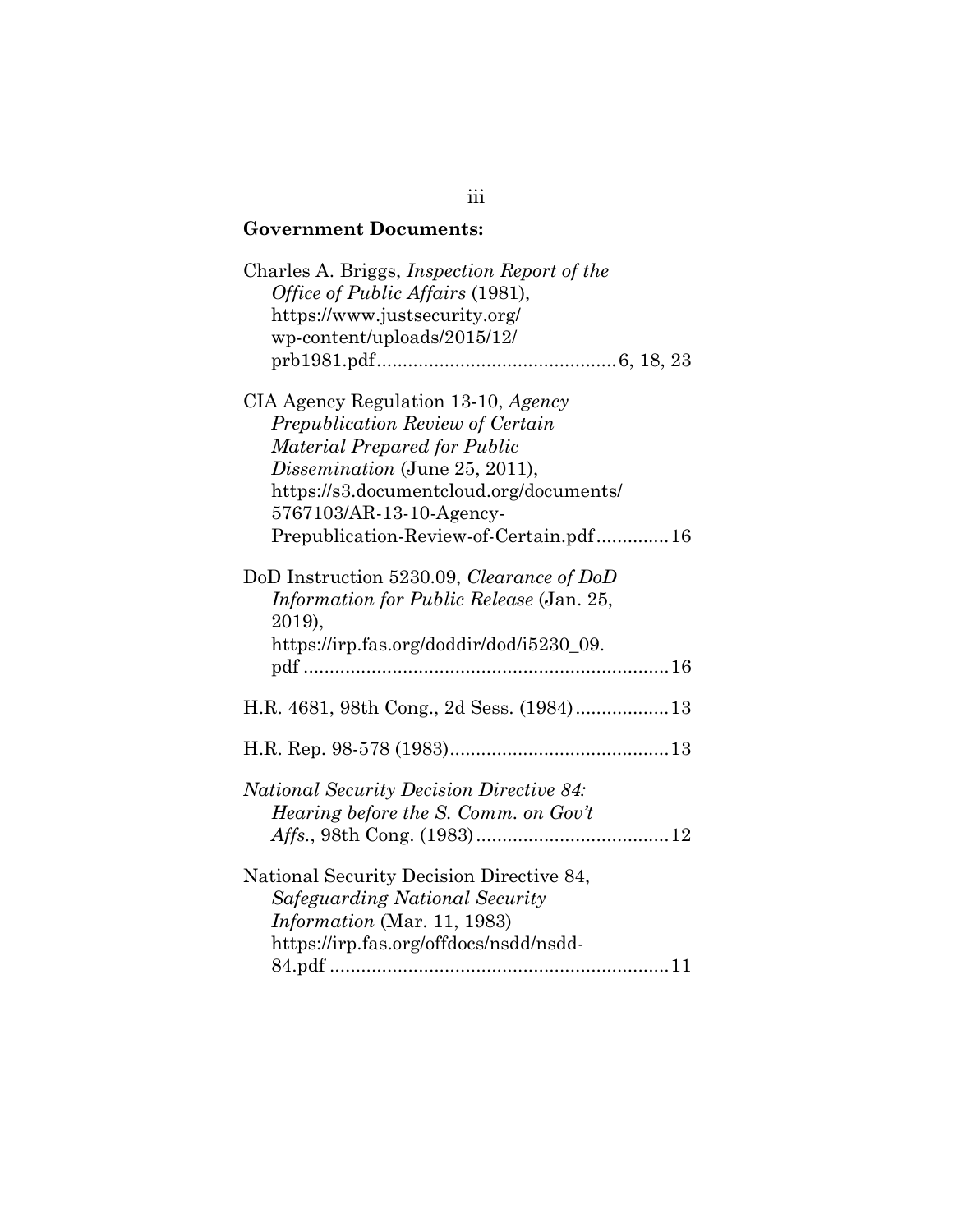| NSA/CSS Policy 1-30, Review of NSA/CSS<br>Information Intended for Public Release<br>(May 13, 2015),<br>https://media.defense.gov/2021/Jul/02/20<br>02755744/-1/-1/0/POLICY1-30.PDF17                                                                                                                                         |
|-------------------------------------------------------------------------------------------------------------------------------------------------------------------------------------------------------------------------------------------------------------------------------------------------------------------------------|
| ODNI Instruction 80.04, Rev. 2, ODNI Pre-<br>Publication Review of Information to be<br>Publicly Released (Aug. 9, 2016),<br>https://www.dni.gov/files/documents/instr                                                                                                                                                        |
| U.S. Gov't Accountability Off., GAO/NSIAD-<br>84-134, Polygraph and Prepublication<br><b>Review Policies of Federal Agencies</b><br>(1984), https://www.gao.gov/assets/nsiad-                                                                                                                                                 |
| U.S. Gov't Accountability Off., GAO-T-<br>NSIAD-88-44, Classified Information<br>Nondisclosure Agreements: Statement of<br>Louis J. Rodrigues, Assoc. Dir. Nat'l Sec.<br>$&$ Int'l Affs. before the Subcomm. on<br>Legis. & Nat'l Security, H. Comm. on<br>Gov't Operations (1988),<br>https://www.gao.gov/assets/t-nsiad-88- |
|                                                                                                                                                                                                                                                                                                                               |

iv

# **Other Authorities:**

| Kevin Casey, Till Death Do Us Part:       |  |
|-------------------------------------------|--|
| Prepublication Review in the Intelligence |  |
| Community, 115 Colum. L. Rev. 417         |  |
|                                           |  |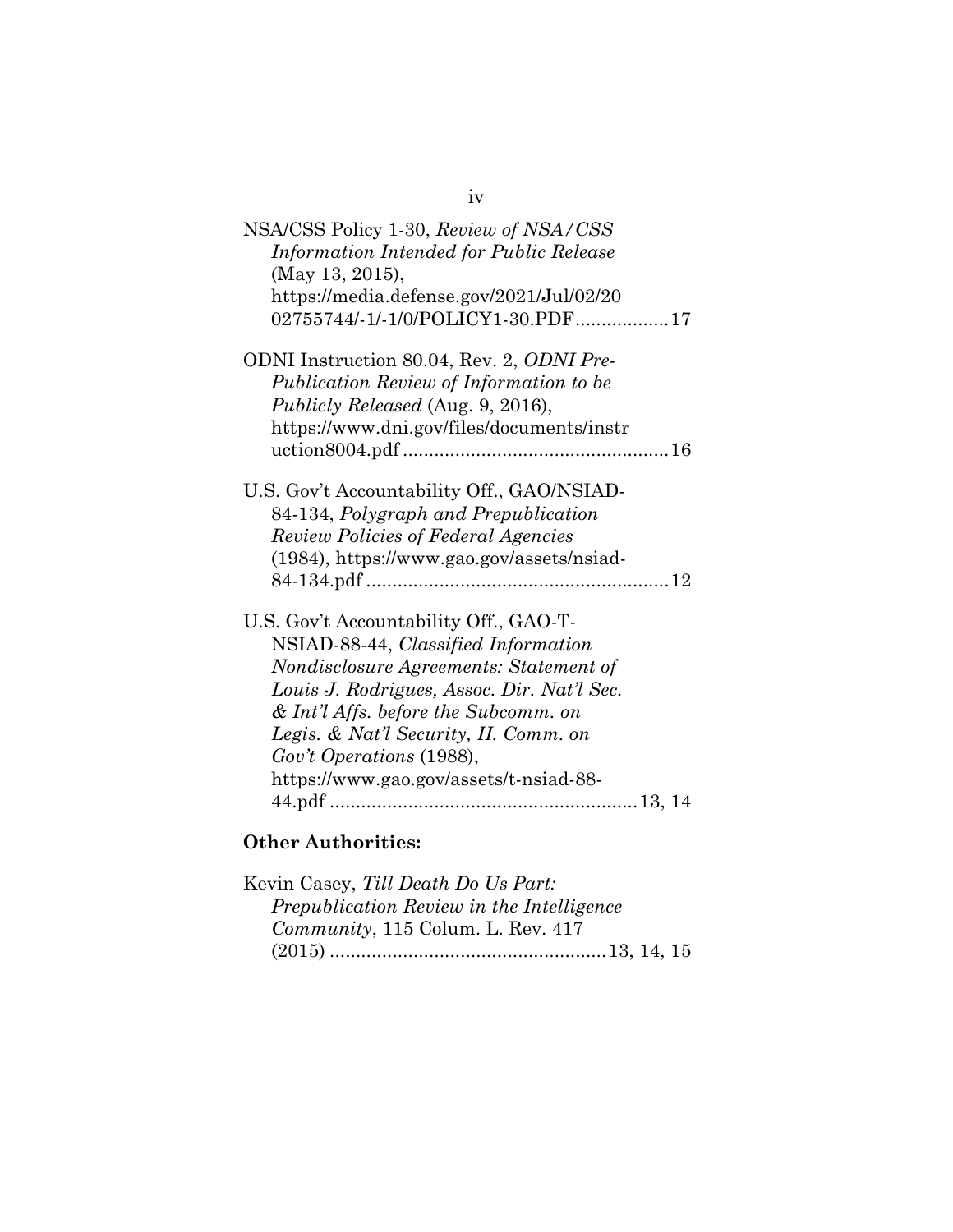v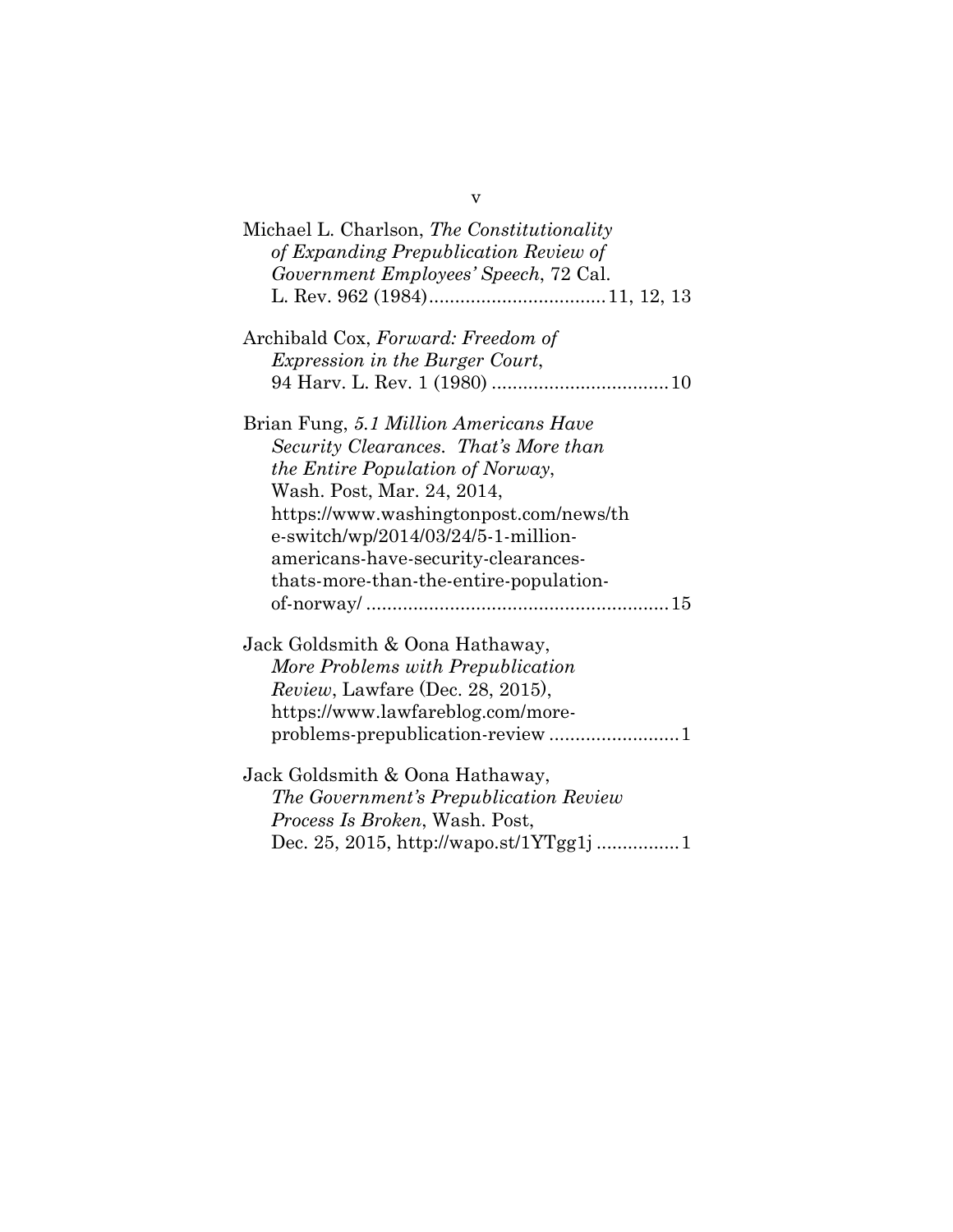| Jack Goldsmith & Oona Hathaway,<br>The Scope of the Prepublication Review<br>Problem, And What To Do About It,<br>Lawfare (Dec. 30, 2015),<br>https://www.lawfareblog.com/scope-<br>prepublication-review-problem-and-                  |
|-----------------------------------------------------------------------------------------------------------------------------------------------------------------------------------------------------------------------------------------|
| Rebecca H., The "Right to Write" in the                                                                                                                                                                                                 |
| Information Age: A Look at Prepublica-                                                                                                                                                                                                  |
| <i>tion Review Boards, 60 Studies in Intelli-</i>                                                                                                                                                                                       |
| gence 15 (Dec. 2016),                                                                                                                                                                                                                   |
| https://www.cia.gov/static/af165f3cbf968a                                                                                                                                                                                               |
| fbfa1116cc82caf15b/the-right-to-write.                                                                                                                                                                                                  |
|                                                                                                                                                                                                                                         |
| Maggie Haberman and Katie Benner,<br>Trump Administration Sues to Try to<br>Delay Publication of Bolton's Book,<br>N.Y. Times, June 16, 2020,<br>https://www.nytimes.com/2020/06/16/us/p<br>olitics/john-bolton-book-publication.html21 |
| Knight First Amendment Institute,                                                                                                                                                                                                       |
| <b>Interactive Chart: Prepublication Review</b>                                                                                                                                                                                         |
| by Agency and Secrecy Agreement (Aug.<br>27, 2009),                                                                                                                                                                                     |
| https://knightcolumbia.org/content/prepu                                                                                                                                                                                                |
| blication-review-by-agency-and-                                                                                                                                                                                                         |
|                                                                                                                                                                                                                                         |
| Anthony Lewis, Abroad At Home: Smith's<br>Official Secrets, N.Y. Times, Sept. 17,                                                                                                                                                       |
|                                                                                                                                                                                                                                         |

vi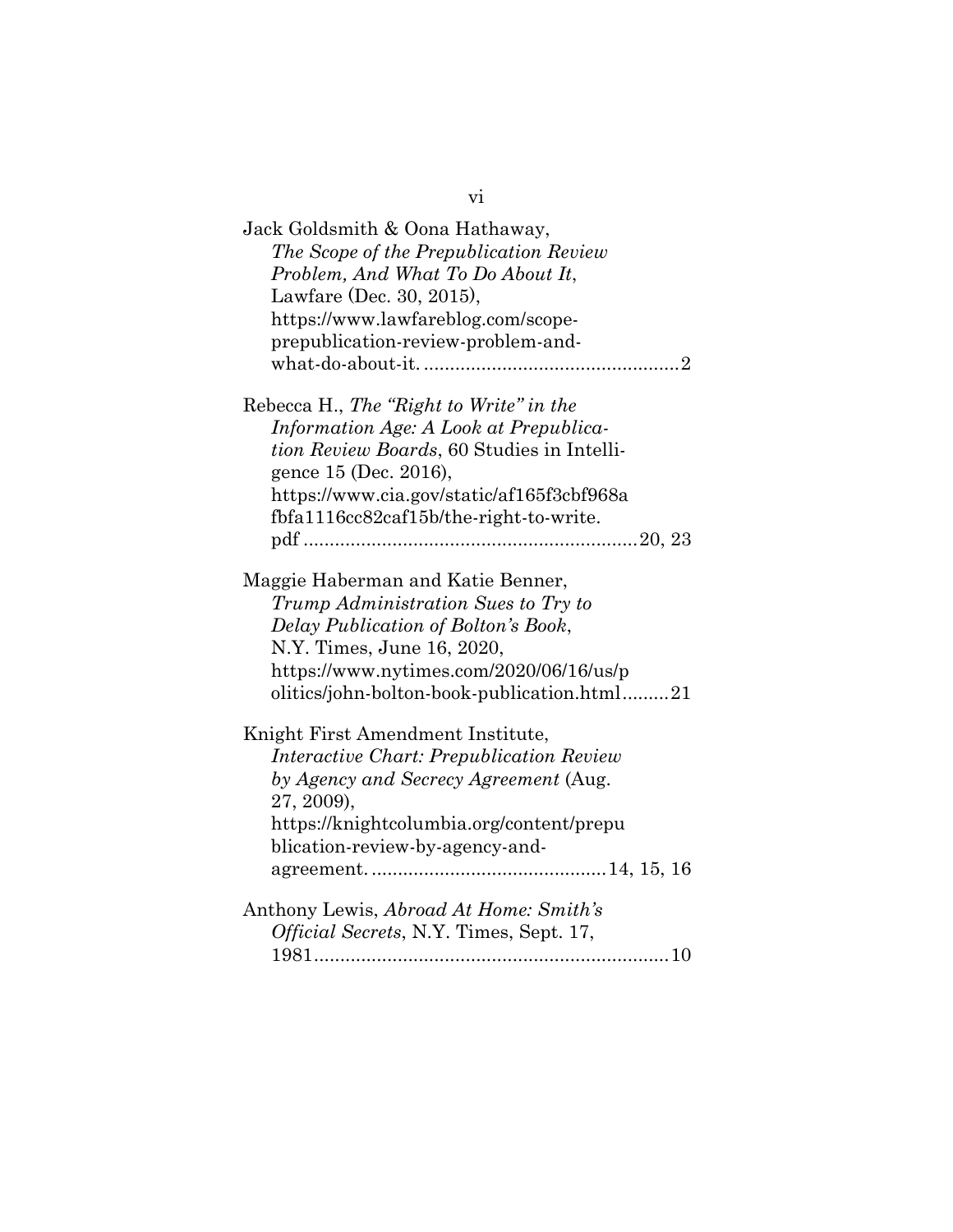| Jonathan C. Medow, The First Amendment           |
|--------------------------------------------------|
| and the Secrecy State: Snepp v. United           |
| <i>States</i> , 130 U. Pa. L. Rev. 775 (1982) 10 |
|                                                  |
| Christopher Moran and Simon Willmetts,           |
| Secrecy, Censorship, and Beltway Books:          |
| The CIA's Publication Review Board, 24           |
| Int'l J. of Intelligence & Counter Intelli-      |
|                                                  |
|                                                  |
| Greg Miller, Panetta Clashed with CIA over       |
| Memoir, Tested Agency Review Process,            |
| Wash. Post, Oct. 21, 2014,                       |
| https://www.washingtonpost.com/world/n           |
|                                                  |
| ational-security/panetta-clashed-with-           |
| cia-over-memoir-tested-agency-review-            |
| process/2014/10/21/6e6a733a-5926-11e4-           |
|                                                  |
| Myths and Realities: CIA Prepublication Re-      |
| <i>view in the Information Age</i> , 55 Studies  |
| in Intelligence 9 (Sept. 2011),                  |
|                                                  |
| https://nsarchive2.gwu.edu/NSAEBB/NS             |
| AEBB431/docs/intell_ebb_018.PDF15                |
| Diane F. Orentlicher, Snepp v. United            |
| <b>States: The CIA Secrecy Agreement</b>         |
| and the First Amendment,                         |
| 81 Colum. L. Rev. 662 (1981) 10                  |
|                                                  |
| Arthur M. Schlesinger, The Cycles of             |
|                                                  |
|                                                  |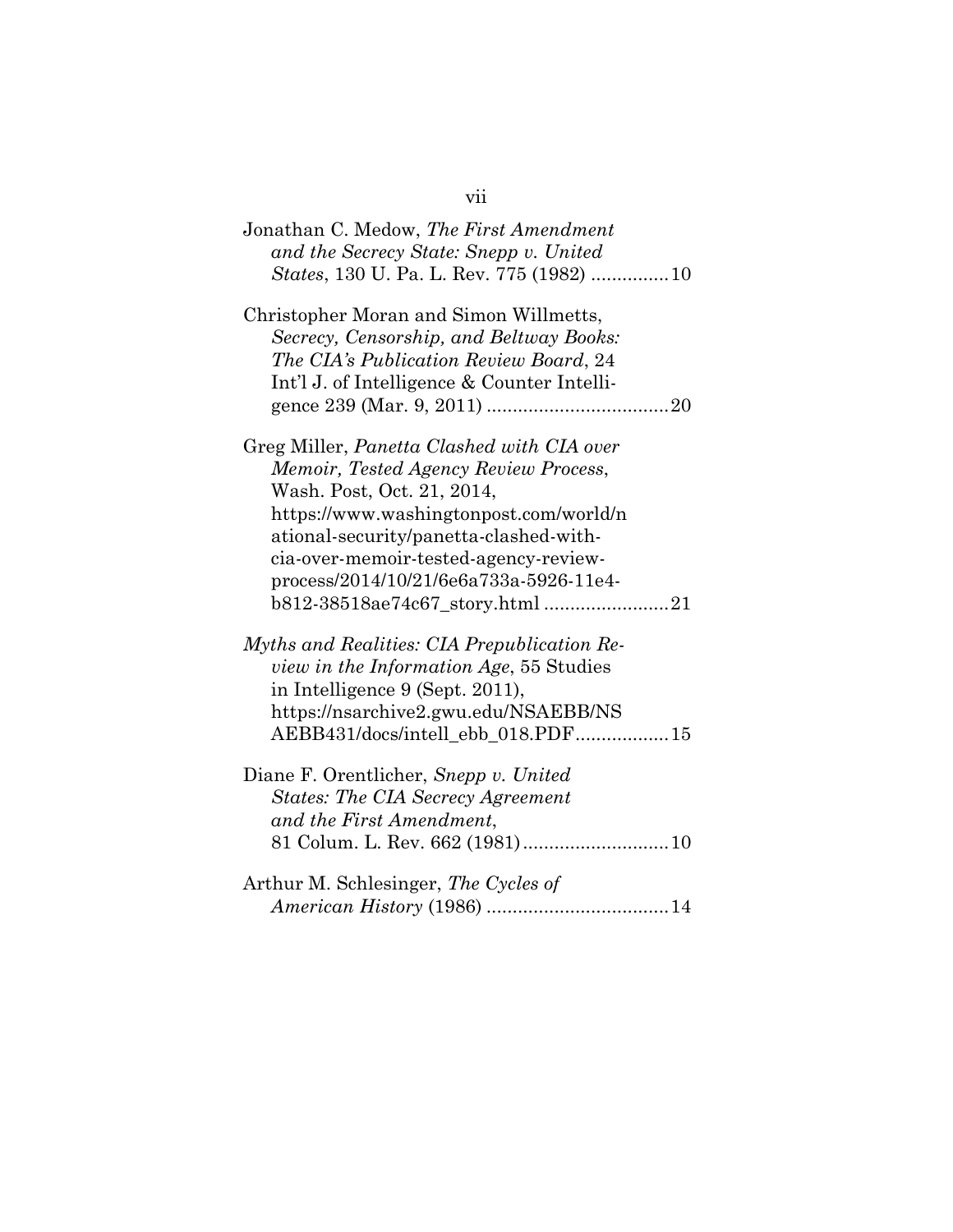| Michael S. Schmidt and Katie Benner,                                                                                                                                                                                                           |    |
|------------------------------------------------------------------------------------------------------------------------------------------------------------------------------------------------------------------------------------------------|----|
| Justice Dept. Ends Criminal Inquiry and                                                                                                                                                                                                        |    |
| Lawsuit on John Bolton's Book,                                                                                                                                                                                                                 |    |
| N.Y. Times, June 16, 2021,                                                                                                                                                                                                                     |    |
| https://www.nytimes.com/2021/06/16/us/p                                                                                                                                                                                                        |    |
| olitics/john-bolton-book-justice-                                                                                                                                                                                                              |    |
|                                                                                                                                                                                                                                                | 22 |
| Michael S. Schmidt and Charlie Savage,<br>White House Accused of Improperly<br>Politicizing Review of John Bolton's<br><i>Book, N.Y. Times, Sept. 24, 2020,</i><br>https://www.nytimes.com/2020/09/23/us/p<br>olitics/john-bolton-book-review- |    |
| process.html.                                                                                                                                                                                                                                  |    |

# viii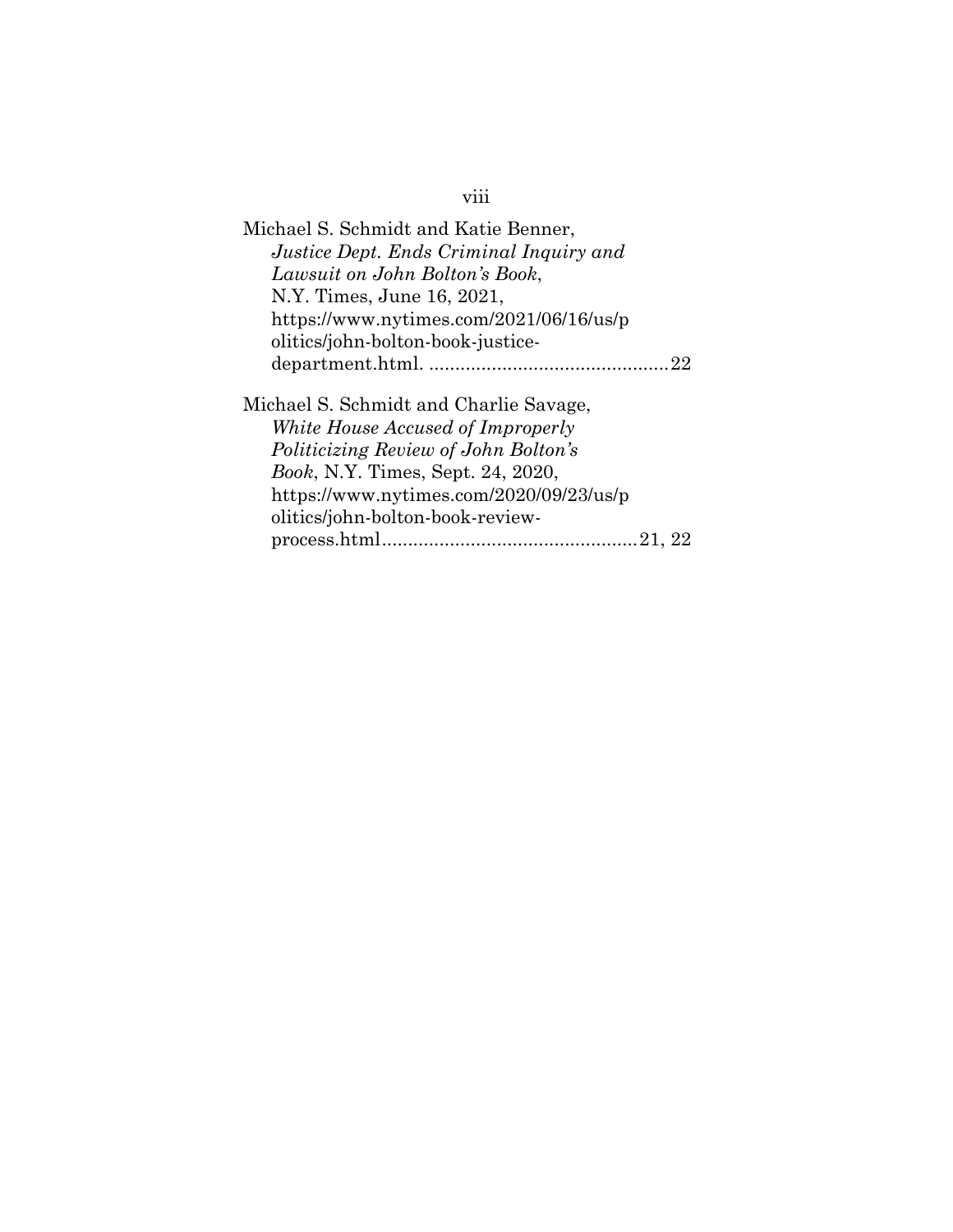#### **INTEREST OF** *AMICI CURIAE*<sup>1</sup>

*Amici curiae* are law professors specializing in national security who have served in government positions that required them to agree to lifetime prepublication review. Jack Goldsmith is the Learned Hand Professor at Harvard Law School, having previously served as Assistant Attorney General in the Office of Legal Counsel in the Department of Justice and Special Counsel to the General Counsel of the Department of Defense. Oona Hathaway is the Gerard C. and Bernice Latrobe Smith Professor of International Law at Yale Law School, having previously served as Special Counsel to the General Counsel in the Department of Defense.2

*Amici* have experienced the chilling effect of the prepublication review processes. They have also studied and written on the history of prepublication review, the First Amendment harms inflicted by the processes, and how prepublication review should be fixed. *See, e.g.*, Jack Goldsmith & Oona Hathaway, *The Government's Prepublication Review Process Is Broken*, Wash. Post, Dec. 25, 20153; Jack Goldsmith & Oona Hathaway, *More Problems with Prepublication Review*, Law-

<sup>1</sup> No party's counsel authored any part of this brief; no party or party's counsel made a monetary contribution to fund this brief; no person other than *amici* or their counsel made a monetary contribution to this brief's preparation or submission. Counsel for petitioner and respondent consented to the filing of this brief.

<sup>2</sup> Affiliations are provided for identification purposes only. The views of *amici* do not necessarily reflect the view of Harvard Law School or Yale Law School.

<sup>3</sup> http://wapo.st/1YTgg1j.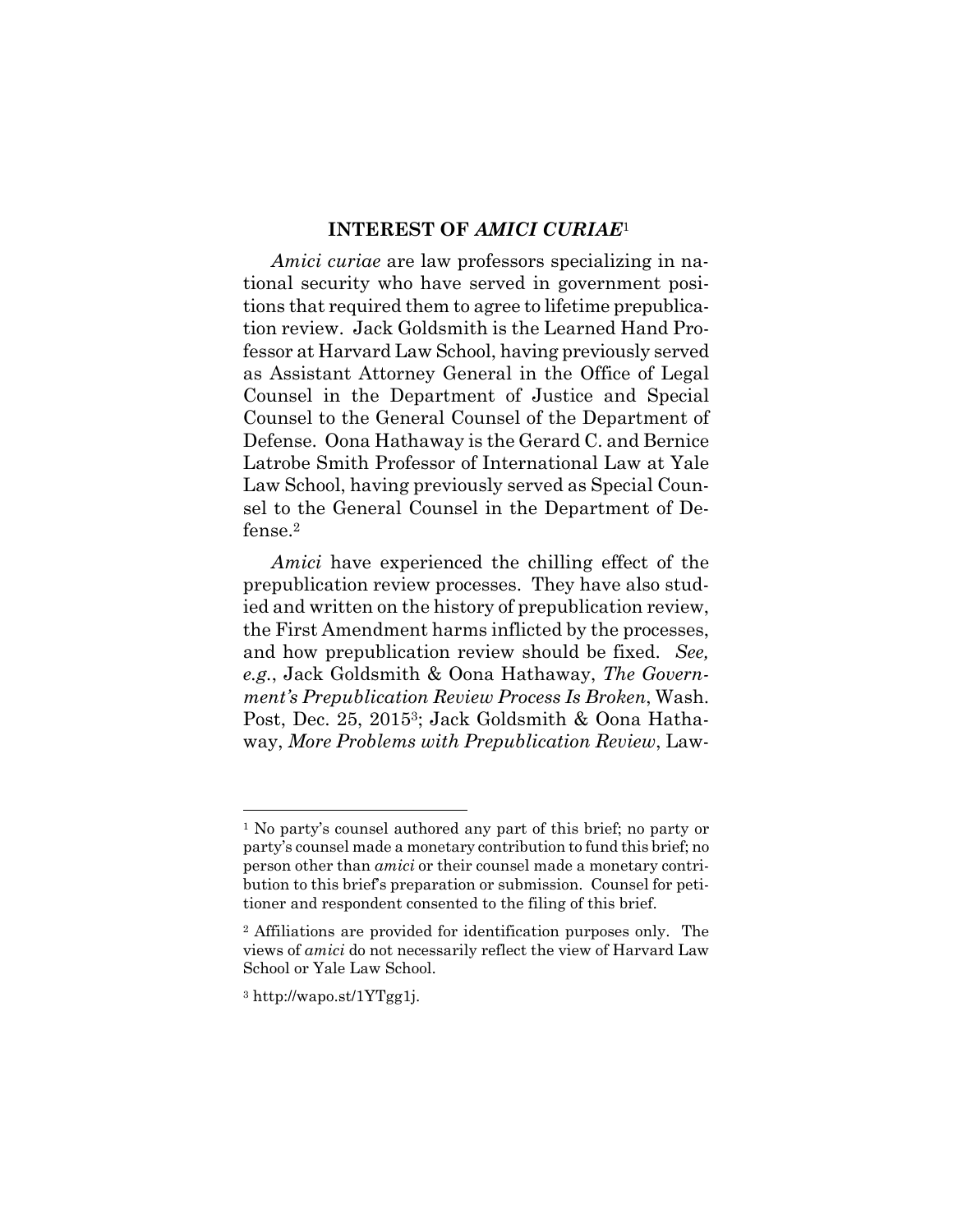fare (Dec. 28, 2015)<sup>4</sup>; Jack Goldsmith & Oona Hathaway, *The Scope of the Prepublication Review Problem, And What To Do About It*, Lawfare (Dec. 30, 2015).5

*Amici* submit this brief to provide the Court with their unique perspective on these important issues.

### **INTRODUCTION AND SUMMARY OF ARGUMENT**

The prepublication review processes at issue in this case are part of the largest system of prior restraint in U.S. history, restricting the speech of millions of current and former government employees. There are more U.S. citizens who are subject to the prior-restraint regimes at issue in this case than there are citizens of many U.S. states. The type of content subjected to review is broadly and vaguely defined, covering even *non*confidential material. The form of the constrained speech is limitless, covering everything from books to op-eds to academic syllabi. And the restrictions end only upon death. The result, as *amici* have experienced, is that many of those with the most to contribute to pressing debates about foreign affairs and national security are silenced—either directly, through unjustified delay or forced redaction of views unflattering to the government, or by making the preclearance processes so Kafkaesque that they deter those subject to them from trying to speak at all.

One would think that a prior restraint of this scale would have been subject to careful scrutiny from this

<sup>4</sup> https://www.lawfareblog.com/more-problems-prepublicationreview.

<sup>5</sup> https://www.lawfareblog.com/scope-prepublication-reviewproblem-and-what-do-about-it.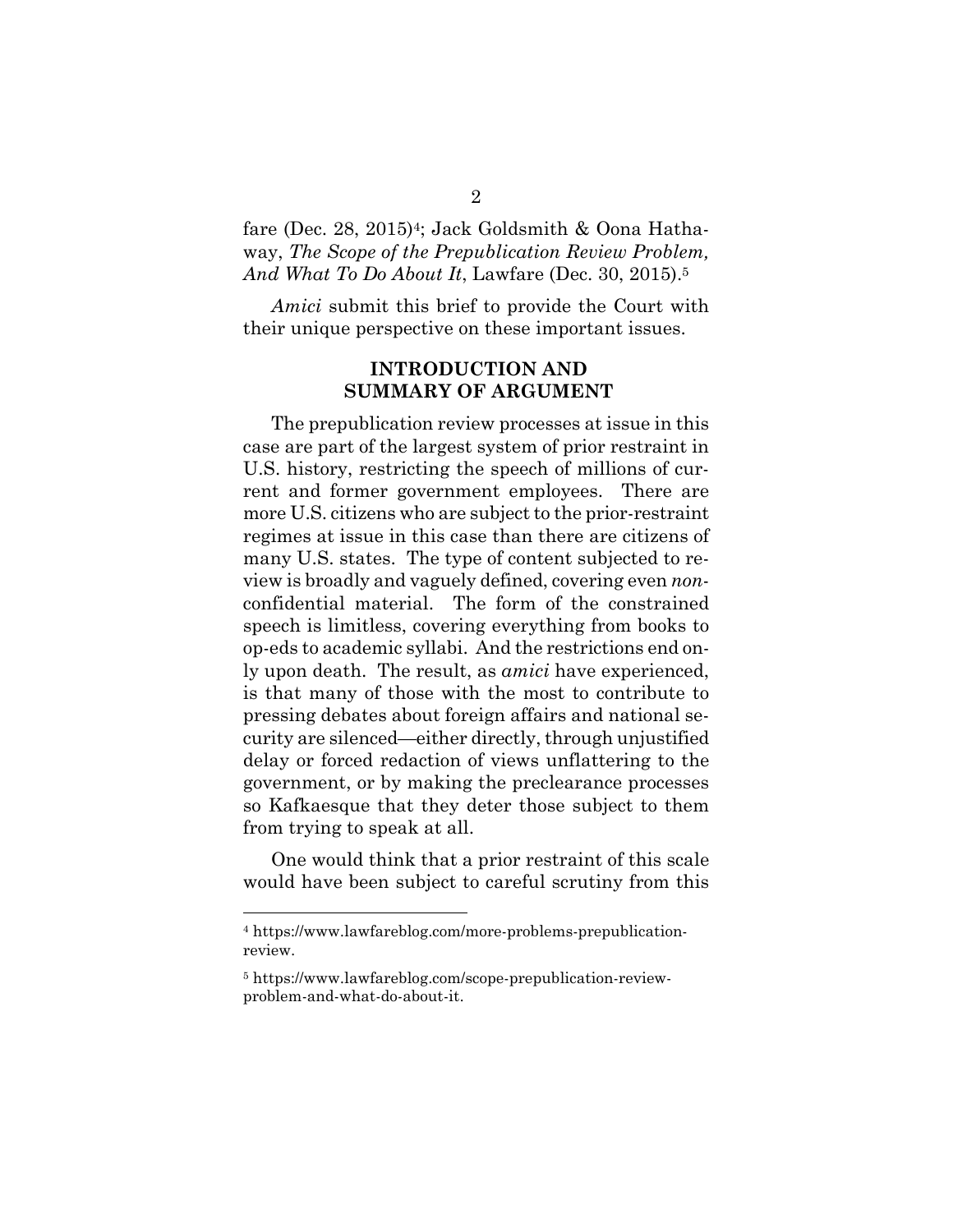Court. "Any system of prior restraint," this Court has emphasized, "comes to this Court bearing a heavy presumption against its constitutional validity." *Se. Promotions, Ltd. v. Conrad*, 420 U.S. 546, 558 (1975). It is "deeply etched in our law" that "a free society prefers to punish the few who abuse rights of speech after they break the law than to throttle them and all others beforehand." *Id.* at 559.

In actuality, though, the federal government's publication-review edifice rests on the shakiest of judicial foundations: a footnote in the procedural history section of a case this Court decided without merits briefing or oral argument. *Snepp v. United States*, 444 U.S. 507, 509 n.3 (1980). At the time of that footnote, the relevant prior-restraint system applied to a small number of officers in the Central Intelligence Agency ("CIA") and National Security Agency ("NSA"). But, with *Snepp*'s footnote as support, the federal government has expanded prepublication review to become the massive prior-restraint system it is today.

*Snepp*'s drive-by constitutional ruling should not be the last word on this vitally important issue. Regardless of how this Court ultimately comes out on the merits, a system that requires the government's blessing before millions of U.S. citizens can speak regarding matters of vital public importance warrants far more than a few sentences in a footnote in a case that was not even briefed or argued. *Amici*'s experience as subjects of this system—which is consistent with others' experiences in the public record—shows that the current prepublication review regimes are not just unfair to the millions of individuals who have dedicated their careers to public service, but also deprive the public of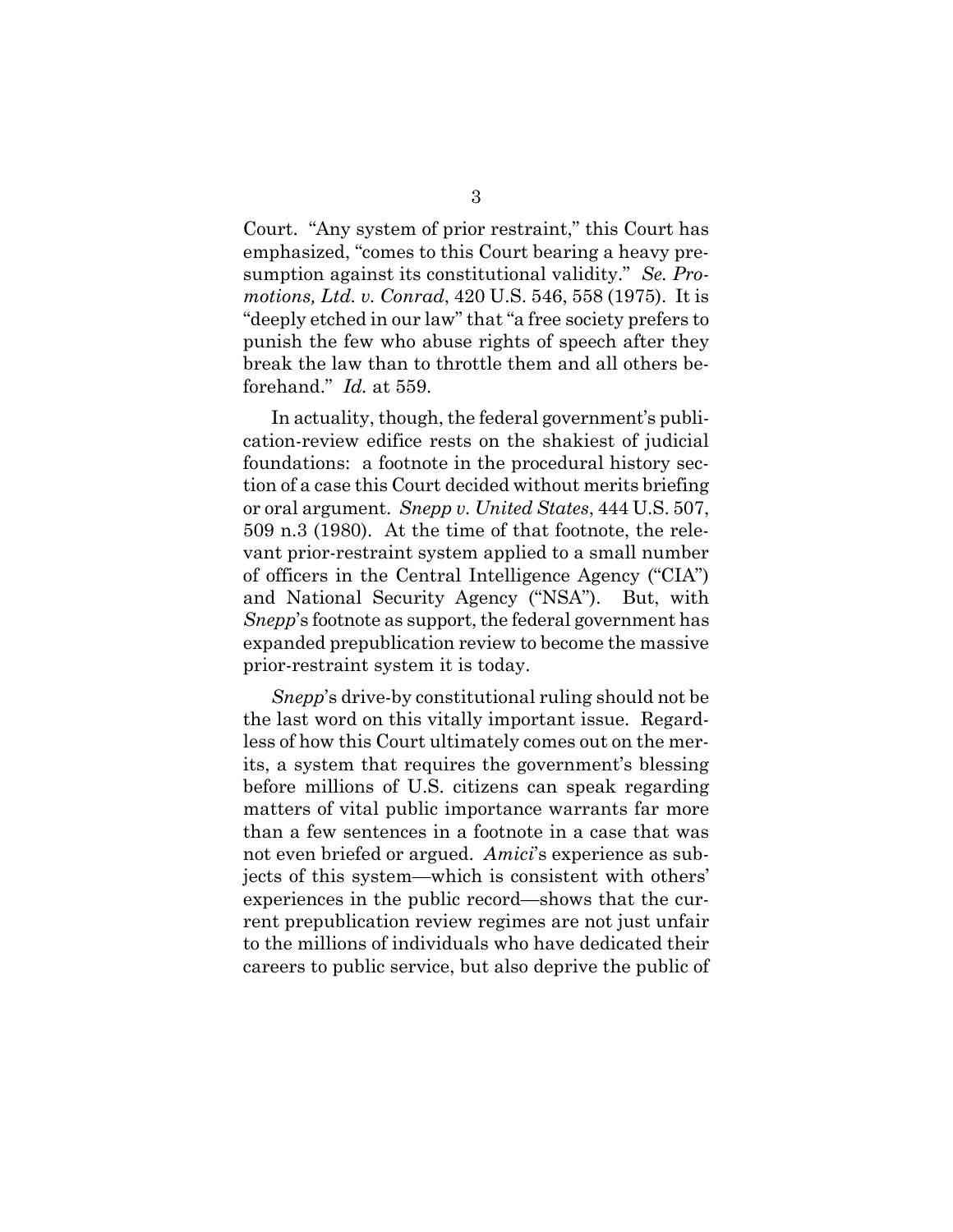the perspectives of those whose opinions may be the most valuable.

That is not to say, of course, that the government has no countervailing interest—to the contrary, its interest in protecting confidential information related to national security is indisputably a compelling one. The problem with the *Snepp* footnote is not that it recognized that interest, but that it provided what the government and lower courts have read as a blanket authorization of *any* prepublication review regime that invokes national security, without requiring meaningful consideration of the First Amendment interests at stake.

The absence of a circuit conflict should not deter the Court from granting certiorari because there is no meaningful chance such a conflict will develop. Few are willing to challenge the preclearance processes: the odds of success are low given *Snepp*, and there is significant risk of alienating the preclearance reviewers who must bless future publications. The few individuals who have brought challenges have, like Petitioners, found the courts of appeals unwilling to look past *Snepp*'s footnote.

In sum, there is almost no chance that, absent *Snepp*, the federal government could impose its current prepublication review system without careful First Amendment scrutiny from the courts of appeals and this Court. *Snepp*'s footnote should not short-circuit that much needed consideration.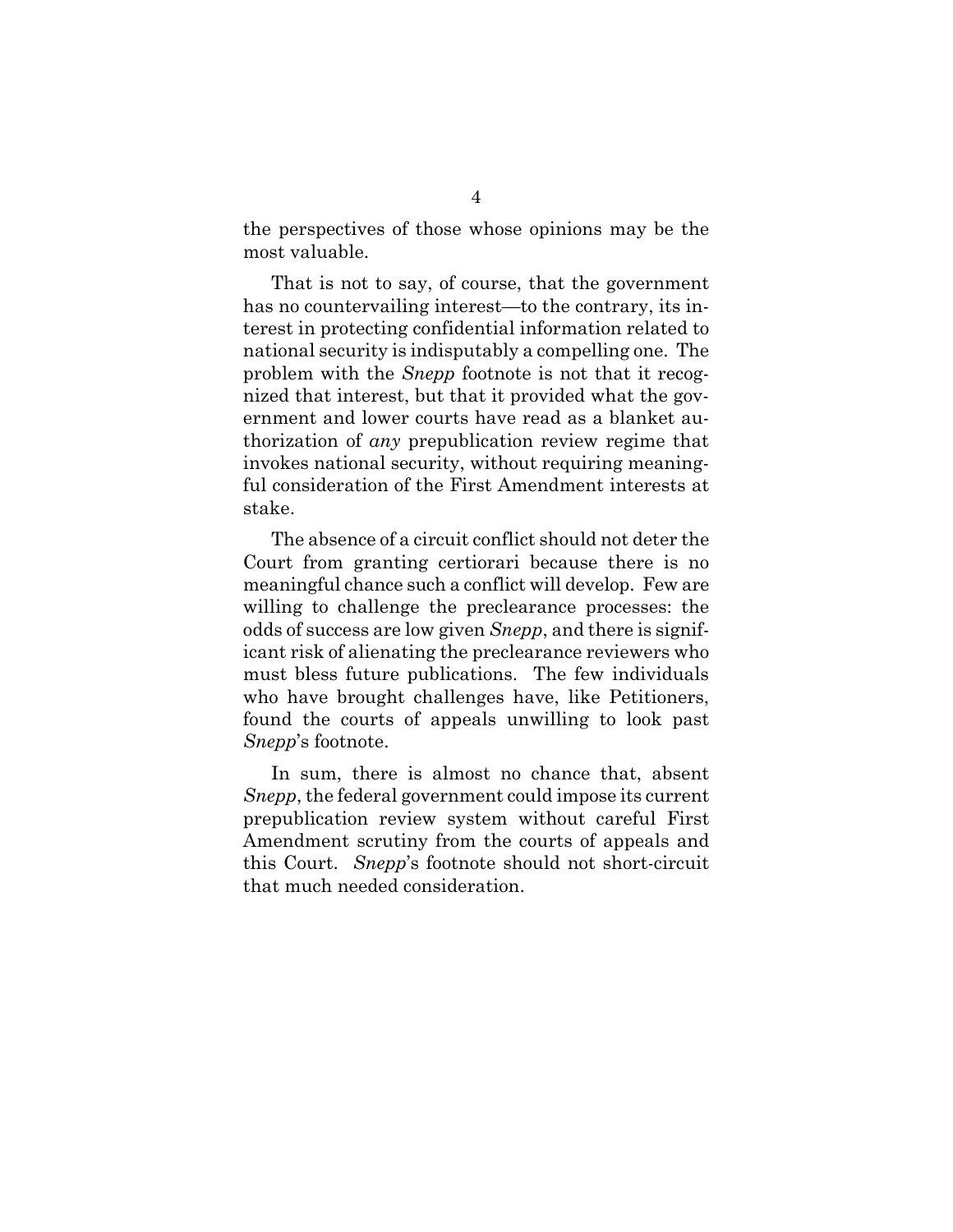#### **ARGUMENT**

## **I. The footnote in this Court's per curiam decision in** *Snepp* **has become the foundation of the largest system of prior restraint of speech in U.S. history.**

 This Court should reconsider or clarify its footnote in *Snepp*. That case involved a First Amendment question of enormous import—under what circumstances the government may impose a system of prepublication review that prohibits a citizen from publishing information, even if clearly unclassified, absent the government's prior blessing. Without the benefit of merits briefing or argument, this Court resolved that question in a cursory footnote that, at least as interpreted by the federal government and courts of appeals, gave the government almost unlimited authority to impose prepublication review. Relying on *Snepp*'s footnote, the federal bureaucracy has built an expansive system of prepublication review, spanning over a dozen agencies and covering millions of current and former employees and contractors. That system looks nothing like the limited regime that existed when *Snepp* was decided. This Court should grant certiorari to ensure that the First Amendment rights of millions of current and former government employees are given meaningful judicial consideration.

## **A. At the time of** *Snepp***, prepublication review was a limited regime affecting a small number of CIA and NSA officials.**

 Prepublication review started in the 1950s as a small and largely informal process at the CIA and NSA. During the 1950s and 1960s, "few employees, current or former, were engaged in writing or speaking publicly on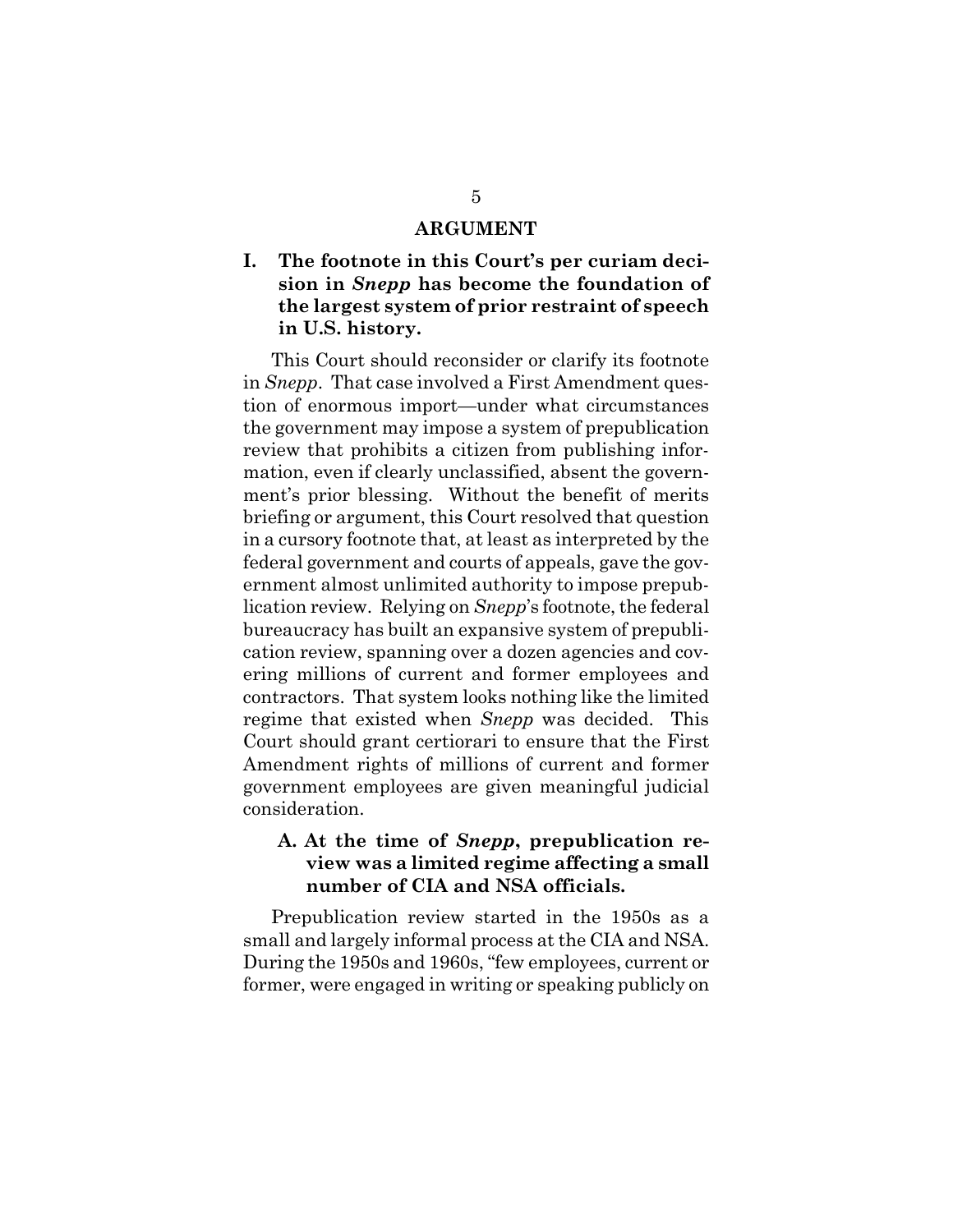intelligence [matters]," and so review of any publications could be effectively handled by existing agency components. *See* Charles A. Briggs, CIA Inspector General, *Inspection Report of the Office of Public Affairs*  1 (1981) (declassified Nov. 6, 2003) ("CIA Report").6

 That began to change in the 1970s. "The Vietnam War, the Church and Pike Committee investigations and Watergate had created a climate which encouraged former [CIA] employees to write in a critical and revealing way" about the agency. CIA Report, *supra*, at 1. As a result, "[t]he 1970's saw a marked increase in the volume of writing and public speaking by active and former CIA officers on intelligence." *Id*. In response, the CIA "decided to … formalize the process" for reviewing "nonofficial books and presentations," and in 1976 the agency "formally established a [Publication Review Board] … to review nonofficial writings of current employees." *Id*. at 2. A year later, the CIA "expanded" the Board's authority "to review the writings of former Agency employees." *Id*.

 Still, even as the CIA formalized and expanded its prepublication review process, the scope of prepublication review remained limited. In 1977, only 42 publications were submitted for review. CIA Report, *supra*, at 5. By 1980, the number still stood at fewer than 200. *Id*.

### **B. In a footnote in a summary disposition, this Court endorses prepublication review.**

 This limited system of prepublication review provided the backdrop for this Court's 1980 decision in *Snepp*.

<sup>6</sup> https://www.justsecurity.org/wp-

content/uploads/2015/12/prb1981.pdf.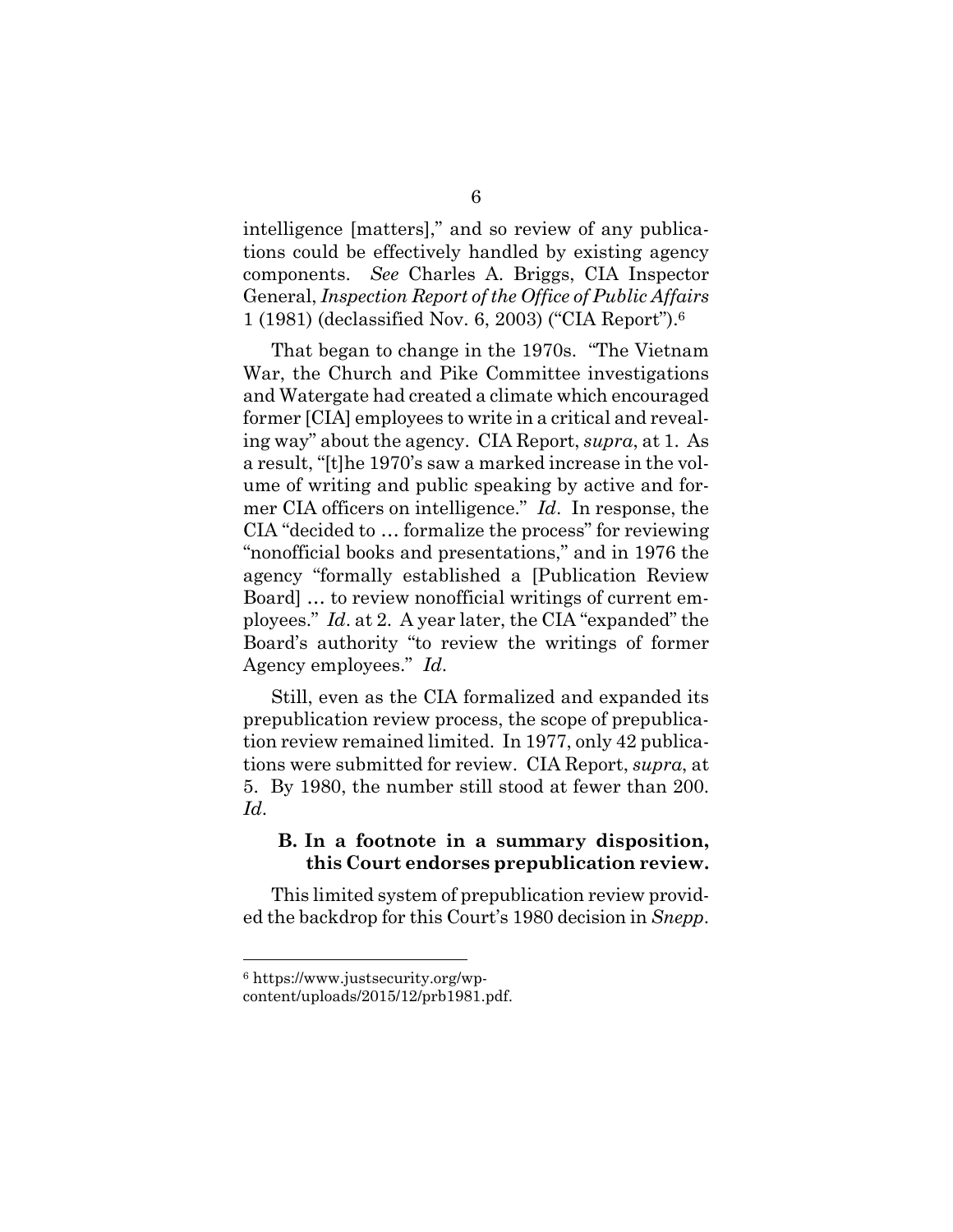As a condition for employment in the CIA, Snepp had signed "an agreement promising that he would 'not … publish … any information or material relating to the [CIA]" or its "intelligence activities generally, either during or after the term of [his] employment." 444 U.S. at 508. Nonetheless, Snepp published a book "without submitting it to the [CIA] for prepublication review." *Id*. at 507. The government sued to enforce the agreement and to obtain a constructive trust on all profits from Snepp's book. *Id*. The district court rejected Snepp's First Amendment challenge and imposed a constructive trust. *See United States v. Snepp*, 456 F. Supp. 176, 180, 182 (E.D. Va. 1978). The Fourth Circuit also rejected Snepp's First Amendment challenge to the prepublication review regime itself, but held that Snepp had a First Amendment right to publish *unclassified* information related to his employment at the CIA. *See United States v. Snepp*, 595 F.2d 926, 931-32 (4th Cir. 1979). Because the government had conceded that Snepp's book divulged no classified information, the Fourth Circuit vacated the constructive trust. *Id*. at 935-36.

 Snepp's petition for certiorari primarily asked this Court to consider the "important" issue of whether the "system of prior restraint sanctioned by the court of appeals impermissibly burdens the First Amendment rights of thousands of government employees and the public." Pet. at 7, *Snepp*, *supra* (No. 78-1871). The government's principal response was to oppose certiorari. Br. in Opp., *Snepp*, *supra* (No. 78-1871). But the government also filed a five-page cross-petition. *See*  Pet., *Snepp*, *supra* (No. 79-265). The government explained that, while "the contract remedy provided by the court of appeals appear[ed] to be sufficient … to protect the [CIA's] interest," it was filing a cross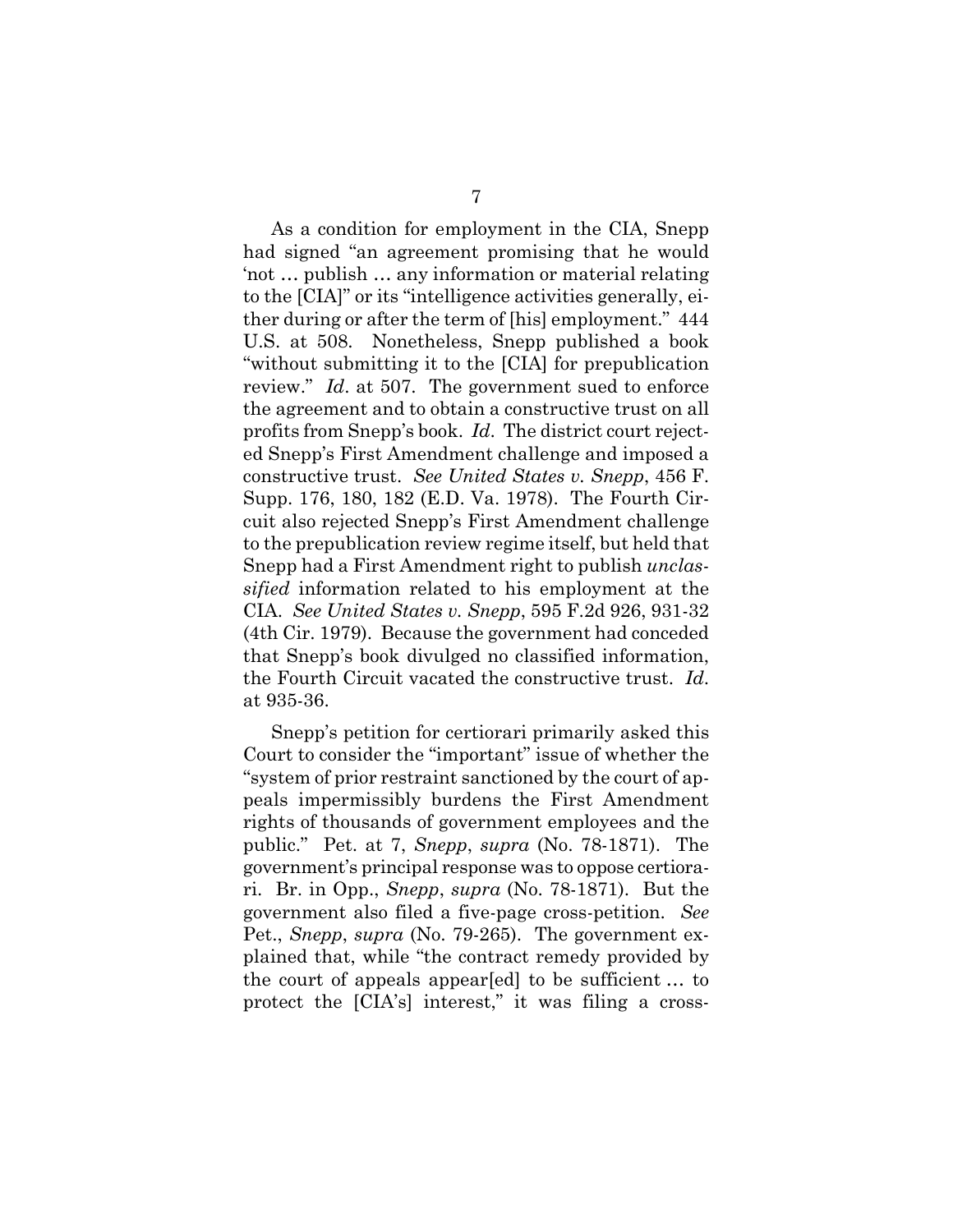petition so the Court "may review the entire judgment of the court of appeals" *if* the Court granted Snepp's petition. *Id.* at 2, 5. The government made clear that, "[i]f [Snepp's] petition … is denied, this petition should also be denied." *Id.* at 5.

 What this Court did next was highly irregular. The Court did not grant the petitions and set the case for briefing and argument. Nor did it deny both petitions, as the government had requested. Instead, this Court summarily reversed the Fourth Circuit's ruling on the constructive trust issue that, according to the government, did *not* warrant independent review. Presumably recognizing that it lacked jurisdiction to grant the government's petition without also granting Snepp's, the Court rejected Snepp's prior-restraint argument in a cursory footnote in the procedural history section of the opinion. *See Snepp*, 444 U.S. at 509 n.3. In other words, even though the Court plainly did not consider Snepp's petition cert-worthy, it granted that petition solely to reverse the lower court's remedy ruling on which the government did *not* independently seek certiorari*.*

 Justice Stevens' three-Justice dissent highlighted the "unprecedented" manner in which this Court "summarily" disposed of the significant First Amendment question. *Snepp*, 444 U.S. at 524 (Stevens, J., dissenting). Justice Stevens noted that the Court had "in essence" taken the "highly inappropriate" step of "grant[ing] the Government's [conditional crosspetition] while denying Snepp's," given that "[t]he majority obviously [did] not believe that Snepp's claims merit … consideration" and it was "clear that Snepp's petition would not have been granted on its own merit." *Id*. at 524-25. Justice Stevens was "unable to discover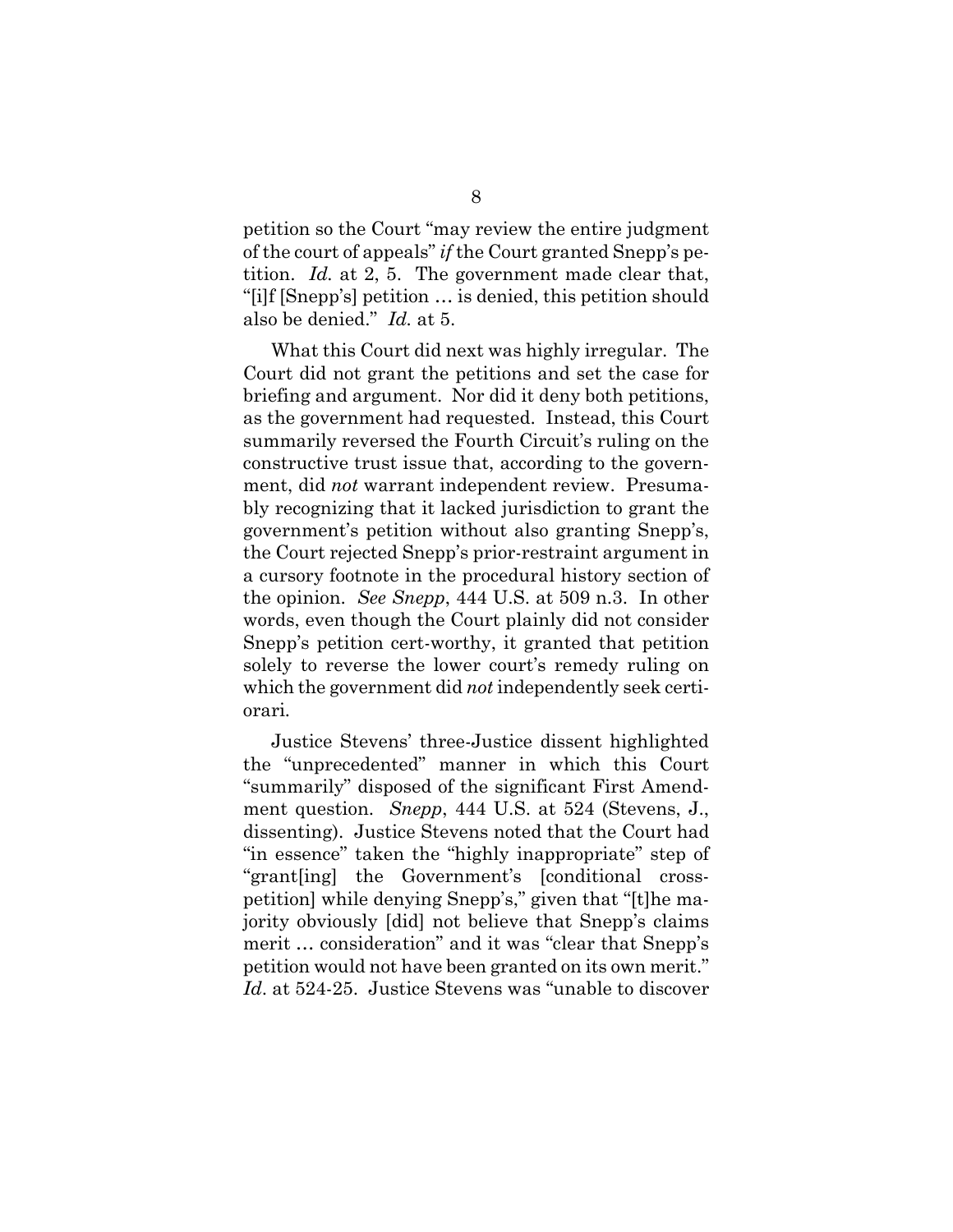any previous case in which the Court ha[d] … reach[ed] the merits of a conditional cross-petition despite its belief that the petition does not merit granting certiorari." *Id.* at 524 n.15.

 Justice Stevens also bemoaned the Court's "unprecedented" step of summarily sustaining a novel system of "prior restraint on a citizen's right to criticize his government." *Id.* at 524, 526. Rather than give prepublication review the same searching scrutiny as other forms of prior restraint, the Court's footnote blessed the CIA's prepublication review regime merely by describing it as a "reasonable means for protecting" classified information. *Id.* at 509 n.3 (majority opinion). Justice Stevens called the majority out on this double standard, explaining that prepublication review is a "prior restraint that would not be tolerated in other contexts." *Id.* at 526 n.17 (Stevens, J., dissenting). "Inherent in this prior restraint," Justice Stevens wrote, "is the risk that the reviewing agency will misuse its authority to delay the publication of a critical work or to persuade an author to modify the contents of his work beyond the demands of secrecy." *Id.* at 526. Even aside from direct censorship, "[t]he mere fact that the Agency has the authority to review the text of a critical book in search of classified information before it is published is bound to have an inhibiting effect on the author's writing." *Id.* at 526 n.17. Thus, deciding whether the government had met its "heavy burden" to justify "a prior restraint on free speech" "should not be resolved in the absence of full briefing and argument." *Id*. at 526 & n.17.

 This Court's cursory treatment of a critical First Amendment issue did not go unnoticed. Archibald Cox, in his Forward in the *Harvard Law Review*, criticized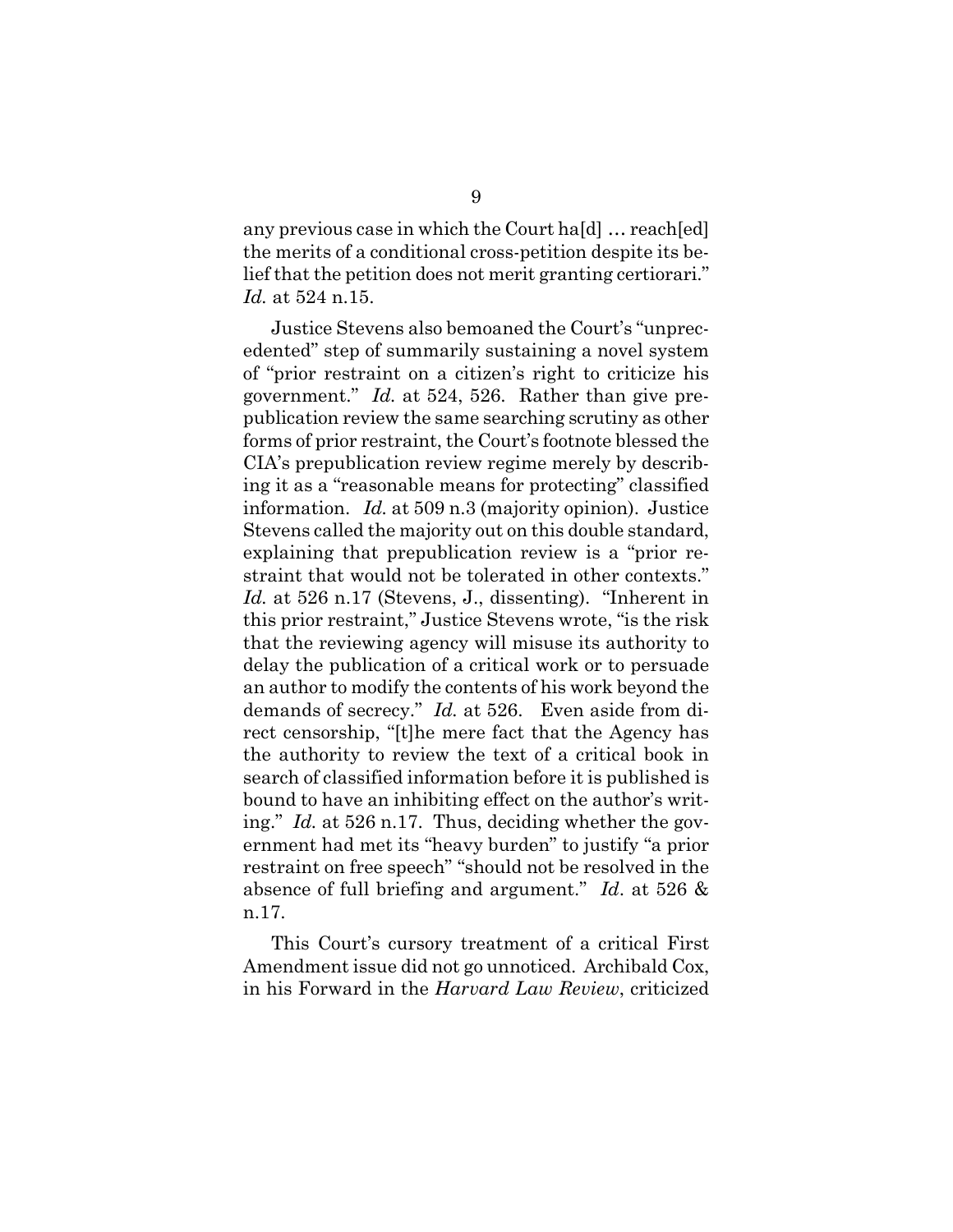the "summary treatment" the Court had given Snepp's First Amendment claim, arguing that "judicial indignation" toward Snepp's actions was "not an acceptable substitute for a full hearing and a reasoned opinion." *See* Archibald Cox, *Forward: Freedom of Expression in the Burger Court*, 94 Harv. L. Rev. 1, 9, 10 (1980). Others, too, noted the "summary fashion" in which the Court "brushed aside" the important First Amendment issue. Jonathan C. Medow, *The First Amendment and the Secrecy State: Snepp v. United States*, 130 U. Pa. L. Rev. 775, 779 (1982); *see also* Diane F. Orentlicher, *Snepp v. United States: The CIA Secrecy Agreement and the First Amendment*, 81 Colum. L. Rev. 662, 665 n.23 (1981) (noting the Court's "summary treatment" of the novel "first amendment issue").

## **C. Relying on** *Snepp***'s footnote, federal agencies build the largest system of prior restraint in U.S. history.**

*Snepp* also did not go unnoticed in the federal government. The Attorney General was initially taken aback by *Snepp*'s footnote, describing it as having given the federal government "an extremely dangerous power." Anthony Lewis, *Abroad At Home; Smith's Official Secrets*, N.Y. Times, Sept. 17, 1981.<sup>7</sup> He promptly issued guidelines limiting enforcement of prepublication review requirements. *See* 45 Fed. Reg. 85,529 (Dec. 29, 1980). But the unexpected gift of *Snepp*'s footnote ultimately proved too hard to resist. The Department of Justice ("DOJ") largely revoked those guidelines less than a year later, and the federal government ultimately used the *Snepp* footnote as the foundation on which

<sup>7</sup> https://www.nytimes.com/1981/09/17/opinion/abroad-at-homesmith-s-official-secrets.html.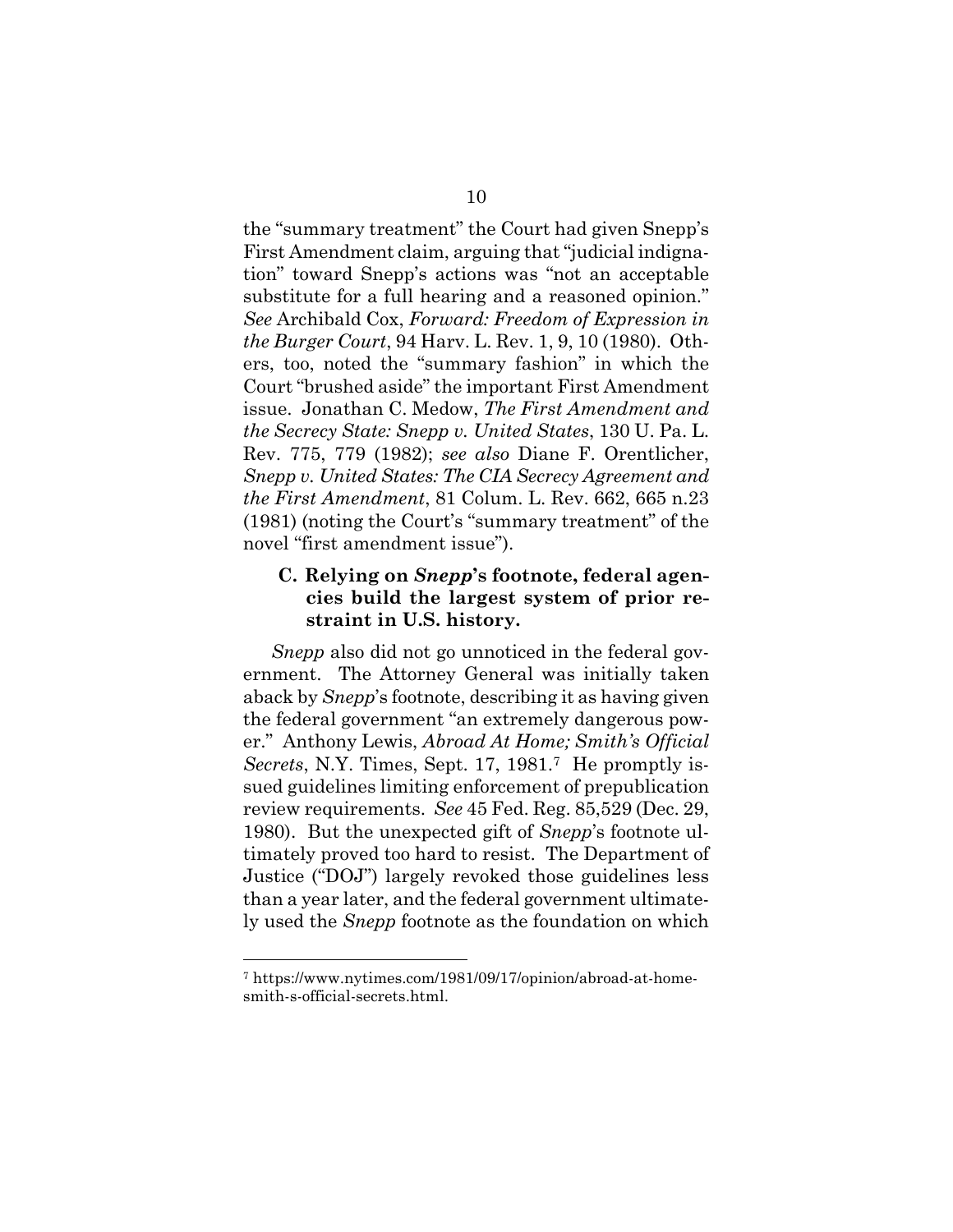to construct a new system of prior restraint far different from the one at issue in *Snepp*—one that restricts the speech of millions of current and former government employees.

**1.** The growth of prepublication review began in earnest in March 1983, when President Reagan issued National Security Decision Directive 84 ("NSDD-84"). NSDD-84 required "[e]ach agency of the Executive Branch that originates or handles classified information" to "adopt internal procedures to safeguard against unlawful disclosures of classified information." NSDD-84, *Safeguarding National Security Information* 1 (Mar. 11, 1983).8 One of these procedures required "[a]ll persons" with access to "Sensitive Compartmented Information [SCI] ... to sign a nondisclosure agreement," which had to "include a provision for prepublication review to assure deletion of SCI and other classified information." *Id*.

 The DOJ then issued a regulation to implement NSDD-84, which made clear that the non-disclosure and prepublication review requirements extended during "or subsequent to" employment, and covered not just "books" but also "all other forms of written materials." *See* 48 Fed. Reg. 39,313, 39,314 (Aug. 30, 1983); *see also* Michael L. Charlson, *The Constitutionality of Expanding Prepublication Review of Government Employees' Speech*, 72 Cal. L. Rev. 962, 969-71 (1984). DOJ also released a nondisclosure agreement, which imposed a lifetime prepublication review requirement on employees with access to SCI. *See* Charlson, *supra*, at 970-71. The Department expressly justified "[t]he obligation … to comply with agreements requiring pre-

<sup>8</sup> https://irp.fas.org/offdocs/nsdd/nsdd-84.pdf.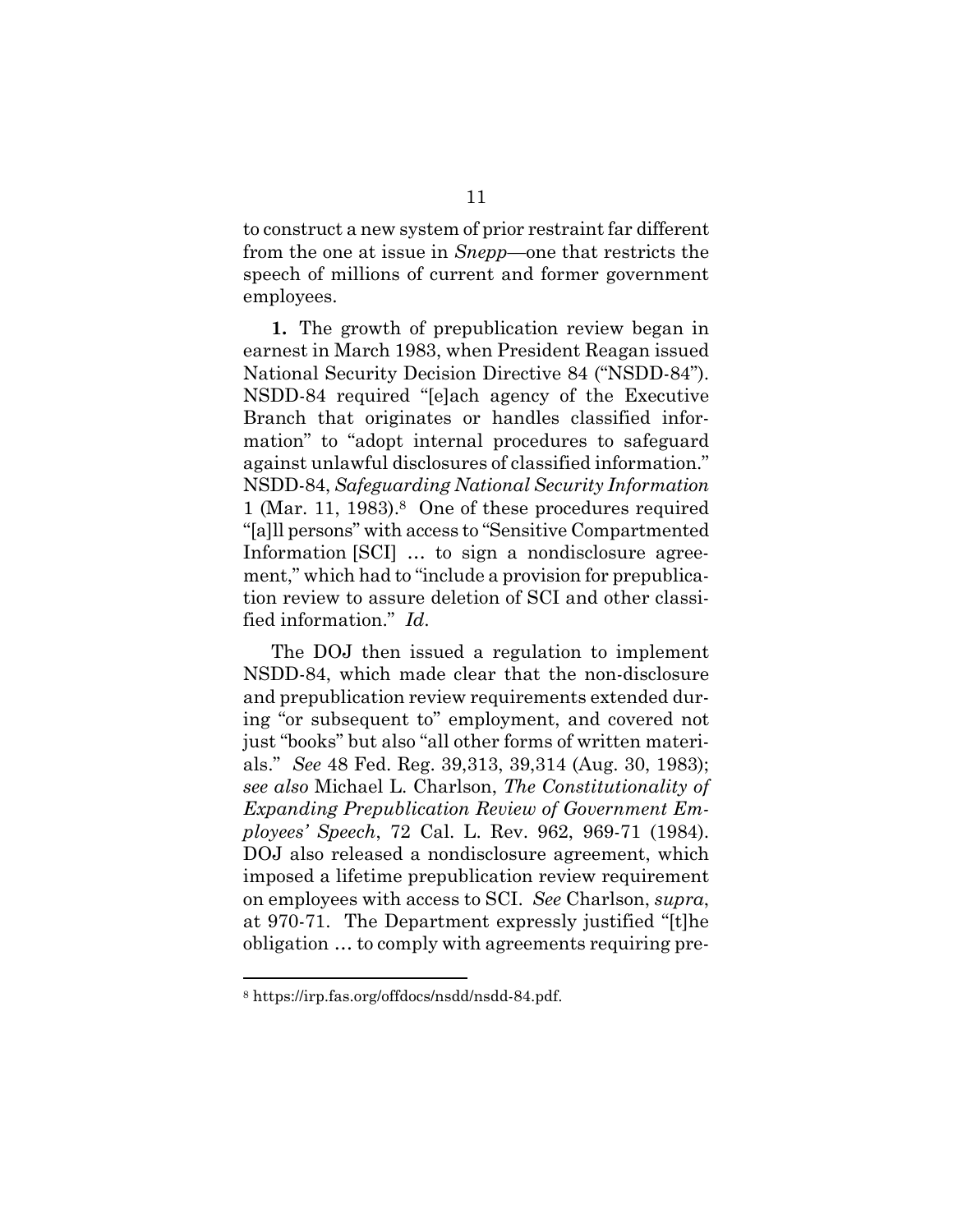publication review" as having "been held by the Supreme Court [in *Snepp*] to be enforceable." 48 Fed. Reg. at 39,314.

 NSDD-84 led to a significant expansion of the scope of prepublication review across other federal agencies. By 1984, nearly two dozen agencies required some form of prepublication review, and half of them subjected employees to this prior restraint "regardless of whether they ha[d] SCI access." *See* U.S. Gov't Accountability Off., GAO/NSIAD-84-134, *Polygraph and Prepublication Review Policies of Federal Agencies* 2-3 (1984).9 Under this regime, potentially millions of current and former federal employees were subject to prepublication review. *Id.* at Encl. I at 4. Many agencies' employees were subject to prepublication review "regardless of whether they ha[d] access to classified information" at all. Charlson, *supra*, at 962 n.2. The upshot was that prepublication reviewers throughout the federal bureaucracy were exercising censorship authority over tens of thousands of publications. *See* U.S. Gov't Accountability Off., *Polygraph and Prepublication Review*, *supra*, Encl. I at 5.

**2.** This regime initially met opposition from Congress. At a hearing on NSDD-84, one Senator disparaged the prepublication review processes as "that very prior restraint to which the framers of the Constitution were so hostile," because it required public servants to take "a virtual vow of silence on some of the crucial issues facing our nation." *National Security Decision Directive 84: Hearing before the S. Comm. on Gov't Affs.*, 98th Cong. 2 (1983) (statement of Senator Mathias (R-MD)). A House report decried NSDD-84 as "requir[ing]

<sup>9</sup> https://www.gao.gov/assets/nsiad-84-134.pdf.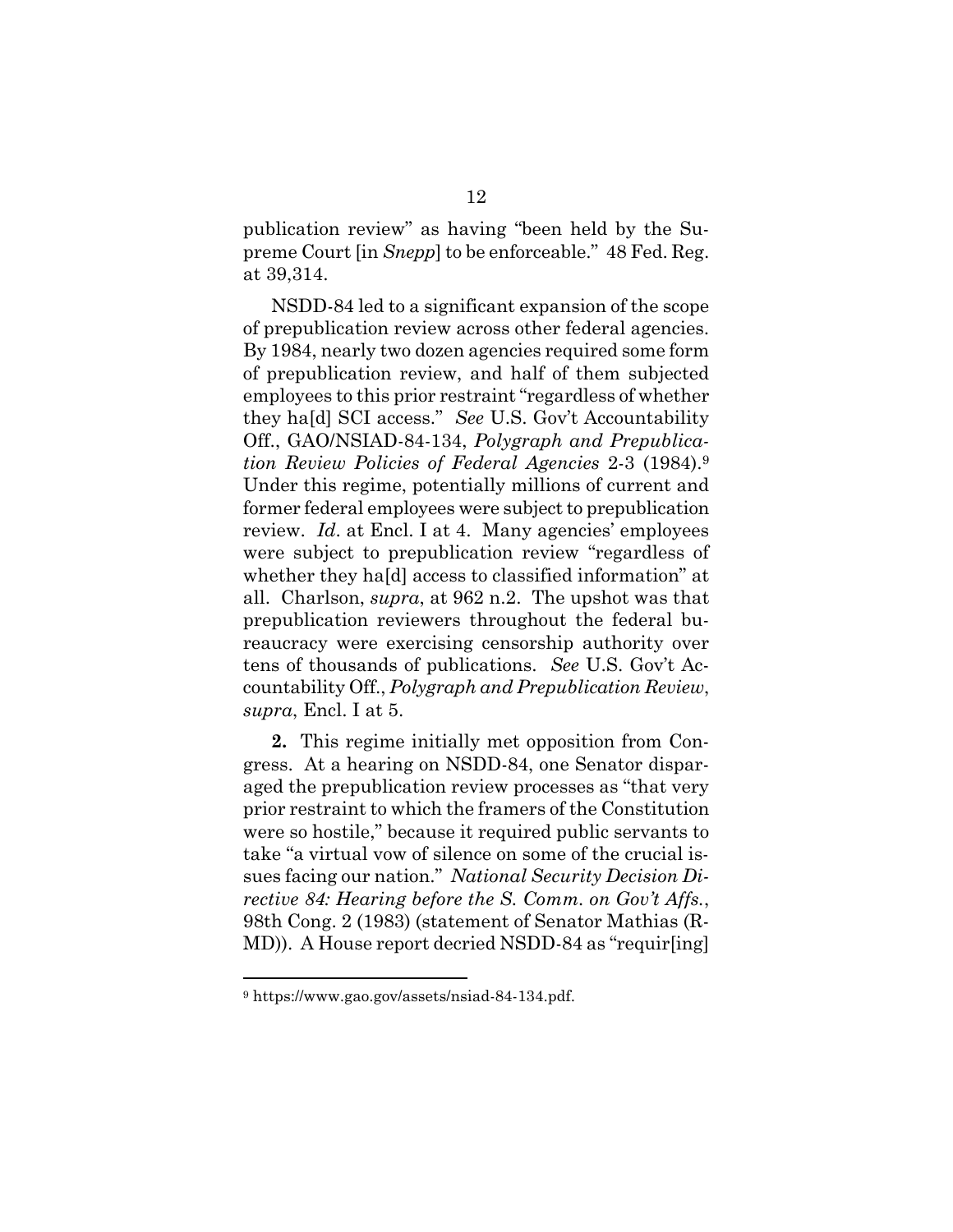the creation of a large bureaucracy to censor the writings and speeches" of government employees. "As with any government censorship of political speech," NSDD-84 created a "great" "potential for political abuse" and "pose[d] a serious threat to freedom of speech and national public debate." H.R. Rep. 98-578, at 20 (1983).

 In response, Congress amended the State Department Authorization Act to delay by 6 months that agency's implementation of NSDD-84 as to former employees. *See* Pub. L. No. 98-164 § 1010, 97 Stat. 1017, 1061 (1983); *see also* Charlson, *supra*, at 973-74. Then, in January 1984, legislation was introduced to prohibit prepublication review prospectively and rescind the provisions of then-existing agreements requiring prepublication review. *See* H.R. 4681, 98th Cong., 2d Sess. § 2 (1984).

 Facing this legislative backlash, the Reagan Administration rescinded NSDD-84. *See* Kevin Casey, *Till Death Do Us Part: Prepublication Review in the Intelligence Community*, 115 Colum. L. Rev. 417, 429 (2015). And with the threat to the First Amendment apparently dissipated, congressional efforts to regulate prepublication review fizzled out.

 But the end of NSDD-84 did not mean the end of prepublication review—not by a long shot. In fact, rescinding NSDD-84 "had little effect on prepublication review requirements." U.S. Gov't Accountability Off., GAO-T-NSIAD-88-44, *Classified Information Nondisclosure Agreements: Statement of Louis J. Rodrigues, Assoc. Dir. Nat'l Sec. & Int'l Affs. before the Subcomm. on Legis. & Nat'l Security, H. Comm. on Gov't Operations* 3 (1988).10 For starters, rescinding NSDD-84 did

<sup>10</sup> https://www.gao.gov/assets/t-nsiad-88-44.pdf.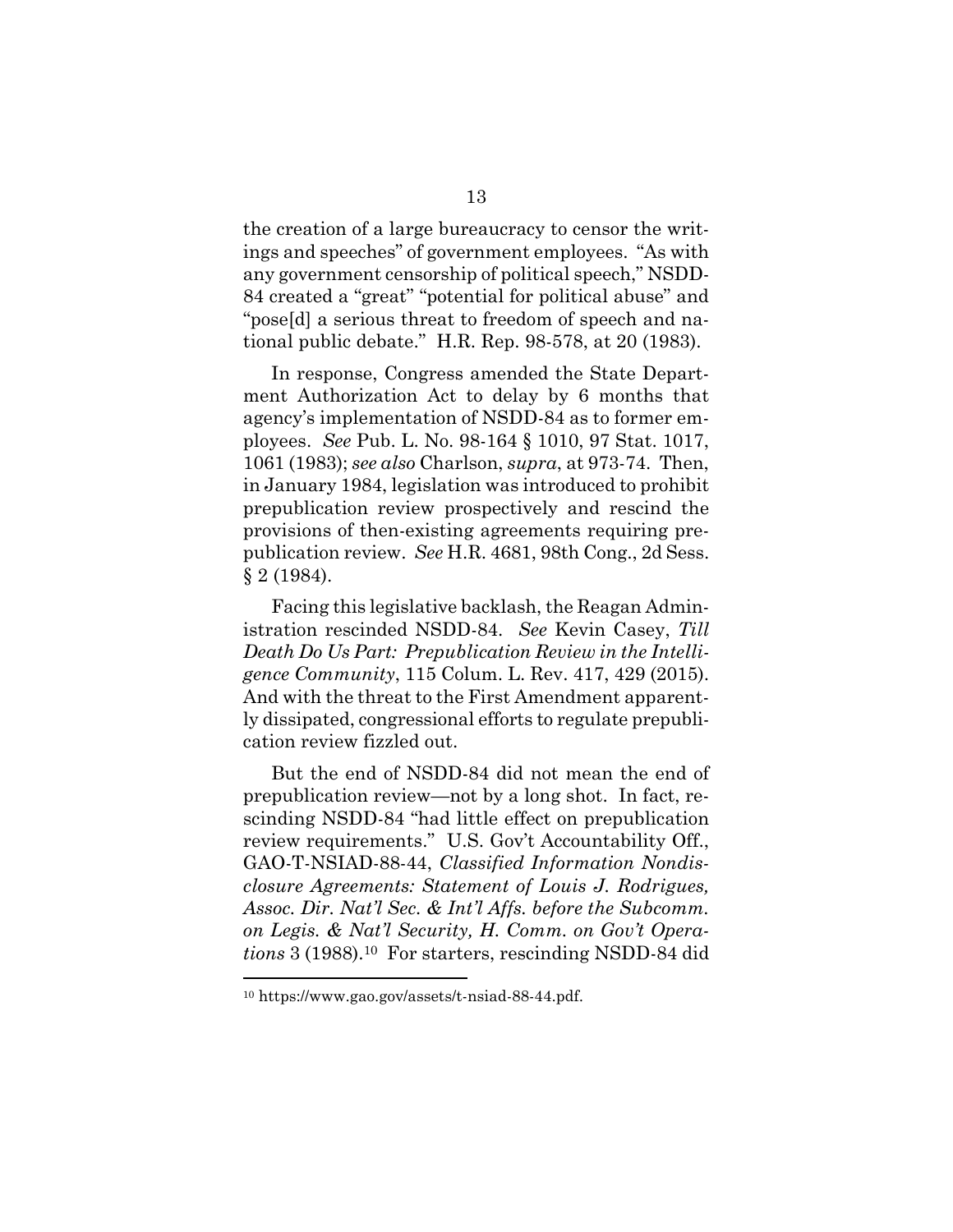not void the prepublication review provisions in the nondisclosure agreements that thousands of federal employees already had signed. *See* Arthur M. Schlesinger, *The Cycles of American History* 298 (1986). Moreover, although the rescission of NSDD-84 meant that federal agencies were no longer *mandated* to require employees to sign non-disclosure agreements as a condition of employment, agencies across the government saw *Snepp*'s potential and jumped at the chance to control their employees' and former employees' speech. *See* Casey, *supra*, at 430 ("nondisclosure forms mandating prepublication review were still being utilized at the end of the Reagan Administration"); U.S. Gov't Accountability Off., *Classified Information Nondisclosure Agreements*, *supra*, at 3. If anything, the repeal of NSDD-84 led to a *more* expansive and confusing landscape of prior restraint regimes, as each federal agency developed its own prepublication review process without any "executive-branch-wide policy outlining what prepublication review should entail." Casey, *supra*, at 432-33.

**3.** The result of all of this is that the current sprawling prepublication review regimes bear no resemblance to the limited regime this Court ostensibly upheld in *Snepp*. The current system is notable in several key respects.

 First, it impacts an incredibly large number of people. The system considered by *Snepp* was limited to a small number of federal employees in the CIA and NSA. Now *every* U.S. intelligence agency (and many other federal agencies) require prepublication review; in fact, there are currently at least seventeen separate prepublication review systems operating within the federal bureaucracy. *See* Knight First Amendment In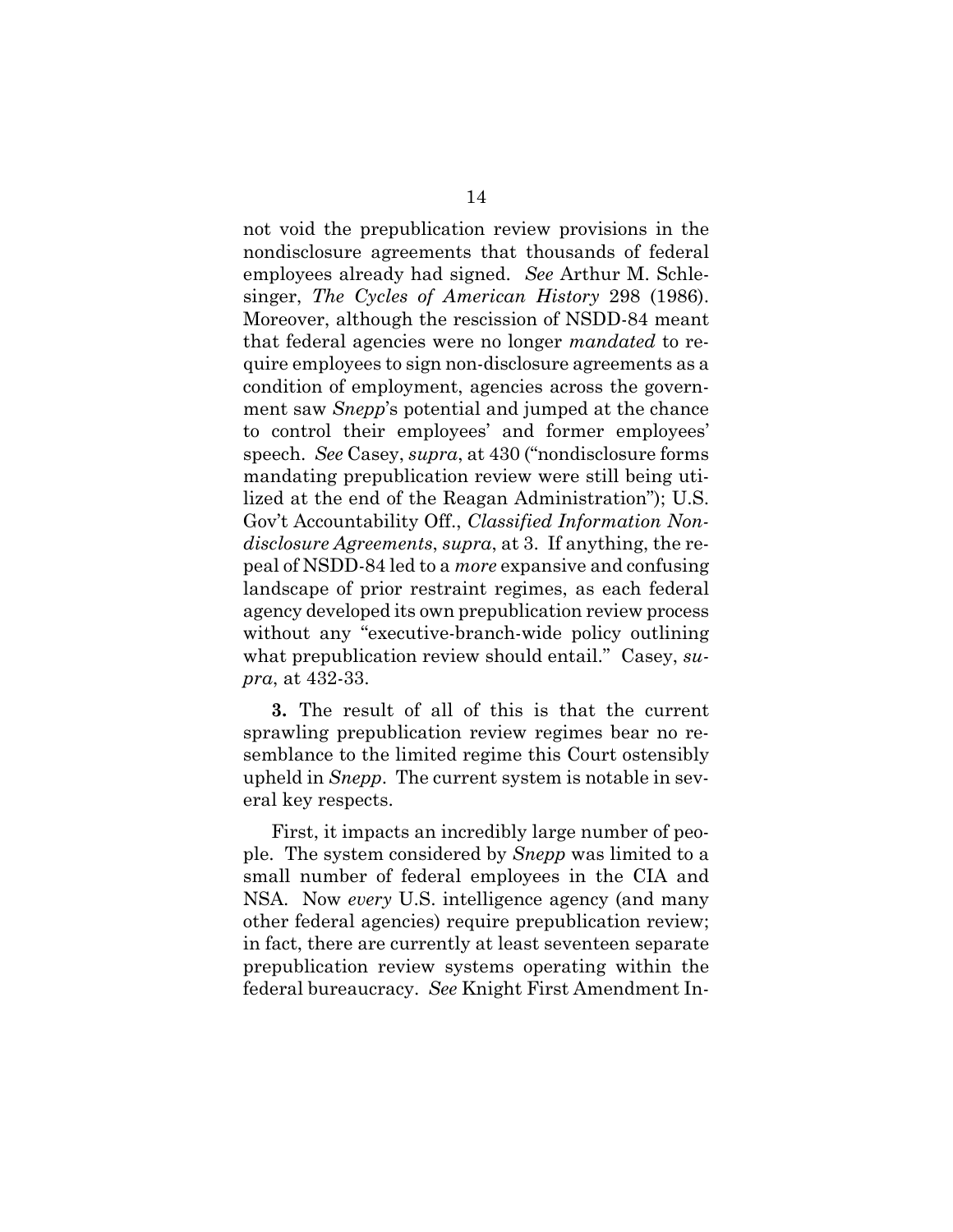stitute, *Interactive Chart: Prepublication Review by Agency and Secrecy Agreement* (Aug. 27, 2009).11 "Many" of these regimes "require *lifetime* prepublication review as a condition of employment." *See* Casey, *supra*, at 431-32 & n.101. Agencies that do not condition employment on lifetime prepublication review still "require employees to sign additional nondisclosure agreements—usually as a precondition to accessing SCI—that *do* incur lifetime prepublication-review obligations." *Id*. at 432. The upshot is that more than 5 million current federal employees and contractors are presently subject to prepublication review. *See* Brian Fung, *5.1 Million Americans Have Security Clearances. That's More than the Entire Population of Norway*, Wash. Post, Mar. 24, 2014.12 And that number does not include the millions of *former* employees, including *amici*, with obligations to submit materials for prepublication review for life.

 Second, though each agency has its own rules regarding what materials may be submitted, the rules generally require review of very broad, and often quite vaguely defined, sets of subject matter. *See Myths and Realities: CIA Prepublication Review in the Information Age*, 55 Studies in Intelligence 9, 21 (Sept. 2011) (noting that agencies in the intelligence community "all abide by different standards" for prepublication review).13 For example, the Department of Defense ("DOD") re-

<sup>11</sup> https://knightcolumbia.org/content/prepublication-review-byagency-and-agreement.

<sup>12</sup> https://www.washingtonpost.com/news/theswitch/wp/2014/03/24/5-1-million-americans-have-securityclearances-thats-more-than-the-entire-population-of-norway/.

<sup>13</sup> https://nsarchive2.gwu.edu/NSAEBB/NSAEBB431/docs/intell\_eb b\_018.PDF.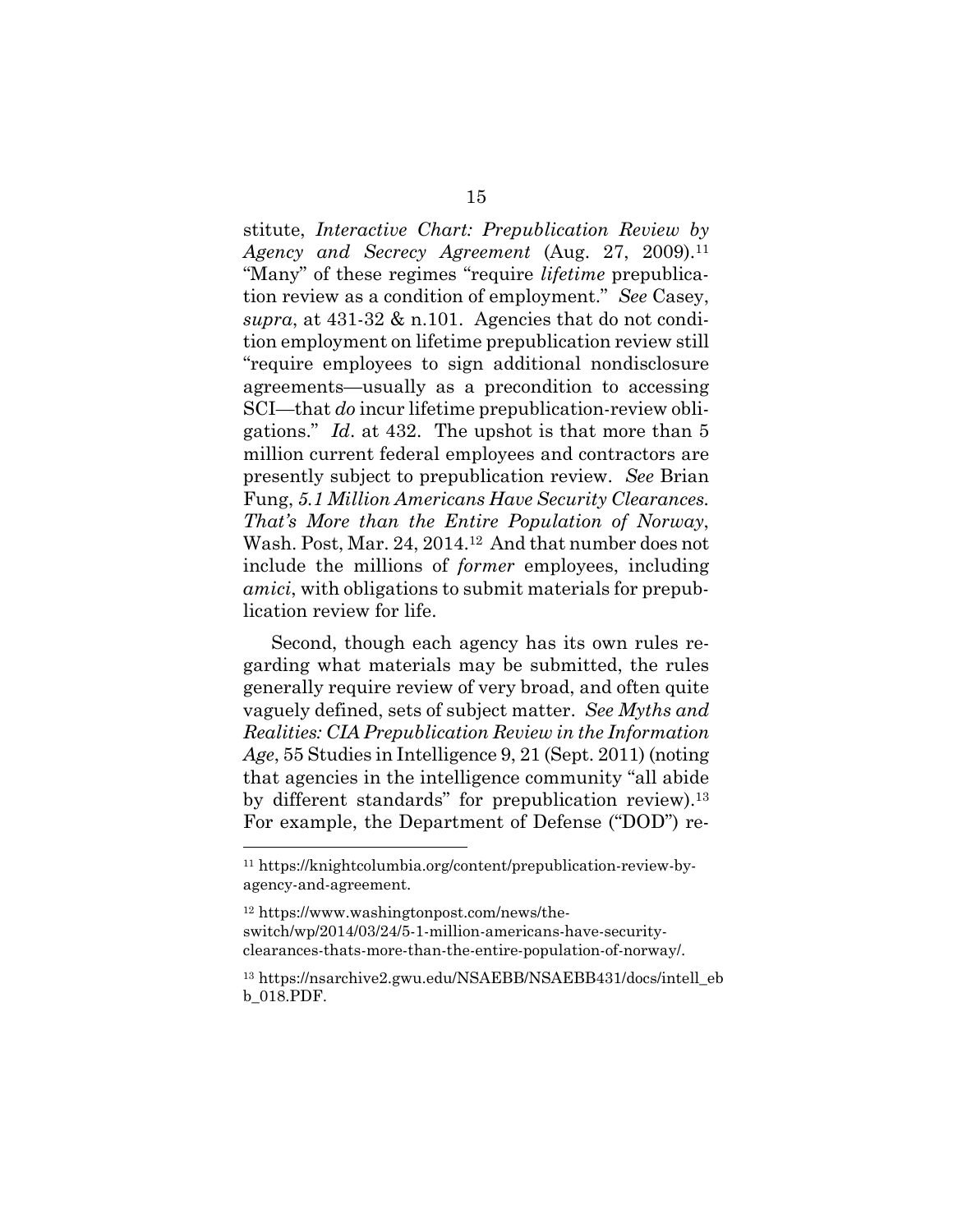quires the submission of "official DoD information" that "pertains to military matters, national security issues, or subjects of significant concern to the DoD." *See* DoD Instruction 5230.09, *Clearance of DoD Information for Public Release* § 1.2(b) (Jan. 25, 2019)14; Pet. App. 8a. The CIA requires the submission of any material "that mentions CIA or intelligence data or activities or material on any subject about which the author has had access to classified information." CIA Agency Regulation 13-10, *Agency Prepublication Review of Certain Material Prepared for Public Dissemination* § 2(e)(1) (June 25, 2011)15; Pet. App. 7a. And the Office of the Director of National Intelligence ("ODNI") requires submission of "publication[s] that discuss[] the ODNI, the [Intelligence Community], or national security." ODNI Instruction 80.04, Rev. 2, *ODNI Pre-Publication Review of Information to be Publicly Released* § 6 (Aug. 9, 2016)<sup>16</sup>; Pet. App. 10a.

 Third, although most prepublication review systems provide aspirational timelines for completing review, those deadlines are not enforceable. That is true of all four of the agencies in this case. *See* Knight First Amendment Institute, *supra*; *see also* Pet. App. 7a, 9a-11a. CIA regulations, for example, state that review will be complete within 30 days "[a]s a general rule," but that some publications "may require a longer period of time for review." CIA Regulation 13-10, *supra*, § 2(d)(4). Similarly, the NSA provides that prepublication review shall be completed "within 25 business days

<sup>14</sup> https://irp.fas.org/doddir/dod/i5230\_09.pdf.

<sup>15</sup> https://s3.documentcloud.org/documents/5767103/AR-13-10- Agency-Prepublication-Review-of-Certain.pdf.

<sup>16</sup> https://www.dni.gov/files/documents/instruction8004.pdf.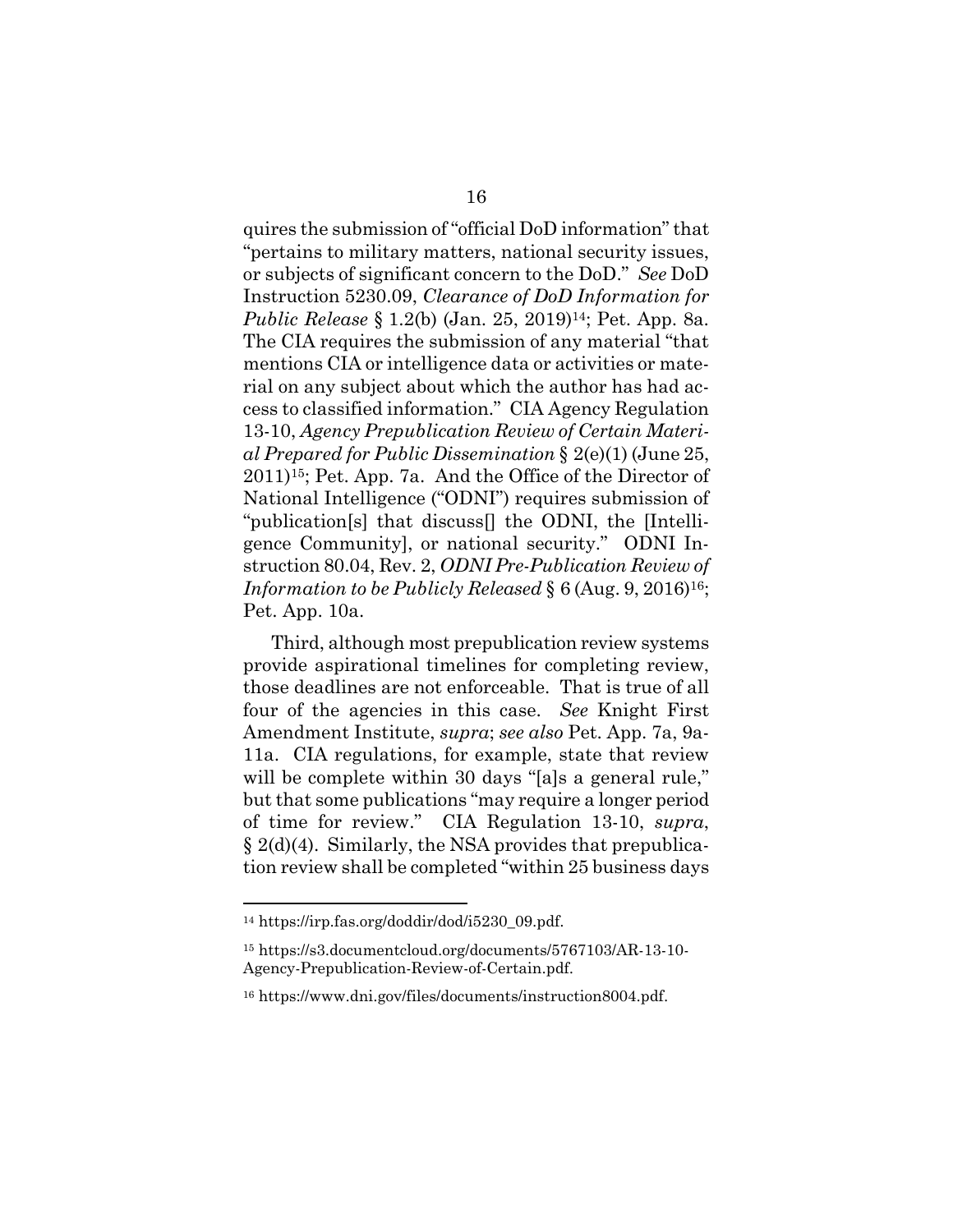of receipt," but only "as practicable." NSA/CSS Policy 1-30, *Review of NSA/CSS Information Intended for Public Release* § 6(b)(7) (May 13, 2015).17A former employee has no meaningful recourse when the agency does not comply with these targets for completing review.

 In sum, the result of *Snepp*'s footnote is that millions of current and former federal employees must submit much of their professional speech to prepublication review processes that have no enforceable timeline for completion.

**4.** *Amici* certainly do not dispute that the government needs flexibility to protect its vital national security interests, including the flexibility to implement some form of prepublication review. But *Snepp*'s footnote—at least as interpreted by the federal government and courts of appeals—goes beyond giving the government flexibility and provides a blanket authorization for almost *any* system of prepublication review that rests on claims of national security. It thus frees the government and the courts from the important task of balancing the government's legitimate interests against its citizens' First Amendment rights.

 There are a number of possible alternative ways through which the government could achieve its legitimate interests without imposing such extensive prior restraints on speech. For instance, the government could impose criminal penalties on even inadvertent disclosure of classified information but offer voluntary prepublication review as a safe harbor. Or it might provide more meaningful protections for speech within

<sup>17</sup> https://media.defense.gov/2021/Jul/02/2002755744/-1/- 1/0/POLICY1-30.PDF.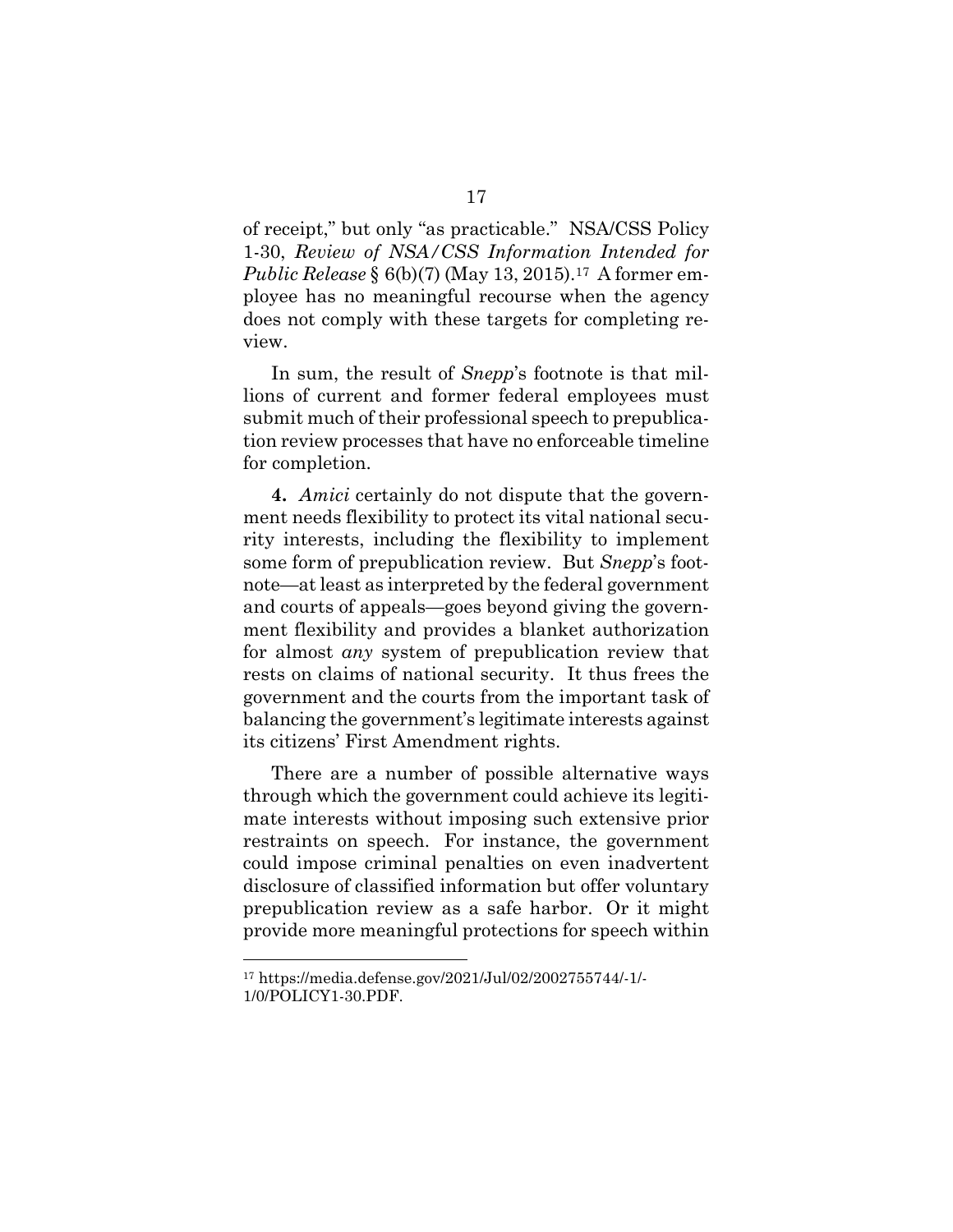a mandatory system of prepublication review, such as binding deadlines for review, greater clarity about who must submit and what must be submitted, meaningful protection against viewpoint discrimination, and limits on the length of time former employees are subject to prepublication review. But *Snepp*'s footnote freed the government (and the courts) from the need to consider these less restrictive alternatives, allowing the government to construct its current prepublication review system without meaningful consideration of the important First Amendment interests at stake.

## **II. The prepublication review regimes built on**  *Snepp***'s footnote impede public access to crucial, unclassified information and opinions regarding many of the most important issues facing the country.**

 The expansive system of prepublication review that has developed since *Snepp* chills a substantial quantity of speech. In fact, from the start agencies adopted prepublication review in part to "foster[] a climate which would discourage former employees from writing[.]" CIA Report, *supra*, at 18. As a result, the public has been prohibited from having timely access—or, in some cases, *any* access—to unclassified information and opinions regarding many of the most important issues facing our country. While the government is certainly entitled to significant leeway in protecting its vital national security interests, the current prepublication review system creates First Amendment issues that deserve serious consideration—consideration that *Snepp*'s footnote has short-circuited.

 First, even without abuse, the system itself either prevents or deters valuable speech. The sheer volume of material potentially covered by the prepublication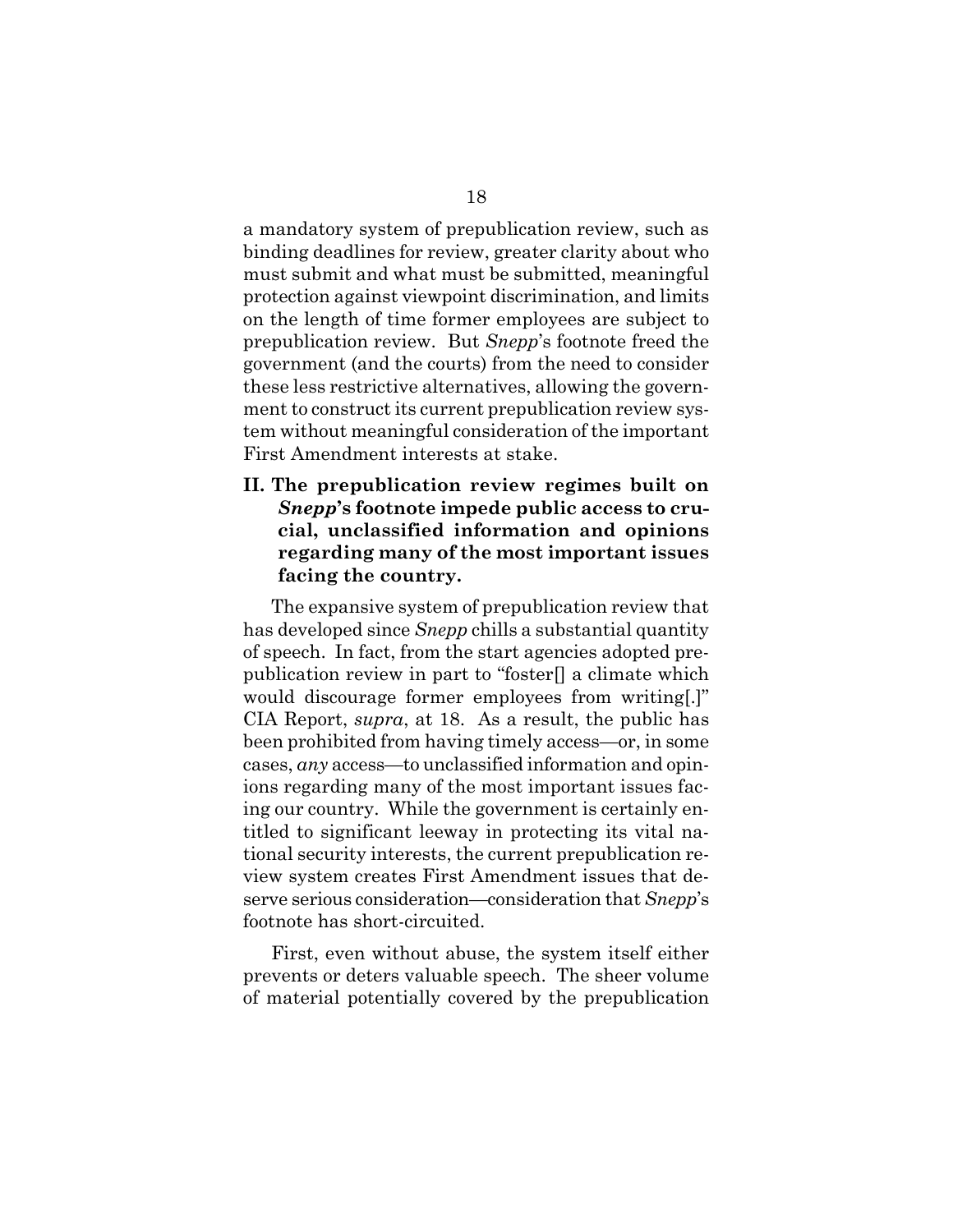review regimes chills First Amendment rights. Many prepublication review regimes define what must be submitted for review in such vague or extraordinarily broad terms that it is impossible to determine what (if anything) is excluded. *See* pp. 15-16, *supra*. As noted, the DOD requires submission of information that is "of significant concern to DOD"—a criterion that covers far more than materials containing classified information. But how is a former employee to know what is "of significant concern to DOD," especially years or even decades after working there? Moreover, agencies have shown no interest in clarifying what these standards cover. When *amici* asked what, if anything, DOD's requirement excludes, the prepublication review office declined to say.

 In addition, the lack of fixed and enforceable deadlines for prepublication review renders it difficult for those subject to prepublication review to speak about current events in a timely manner. As described above, many agencies that impose prepublication review do not impose fixed and enforceable deadlines by which the agency must complete review of a particular publication. *See* pp. 16-17, *supra*. As a result, many of those who are best positioned to contribute to debates about current events are unable to do so because approval comes too late. For example, in 2015 Professor Hathaway submitted a 10-page paper describing and criticizing the national security lawyering process with the intent of presenting it to an academic conference, but the prepublication review office failed to clear it in time. Indeed, from *amici*'s own experience and that of their colleagues, the specter of prepublication review deters many former government employees from commenting on the current policy issues about which they have the most to contribute.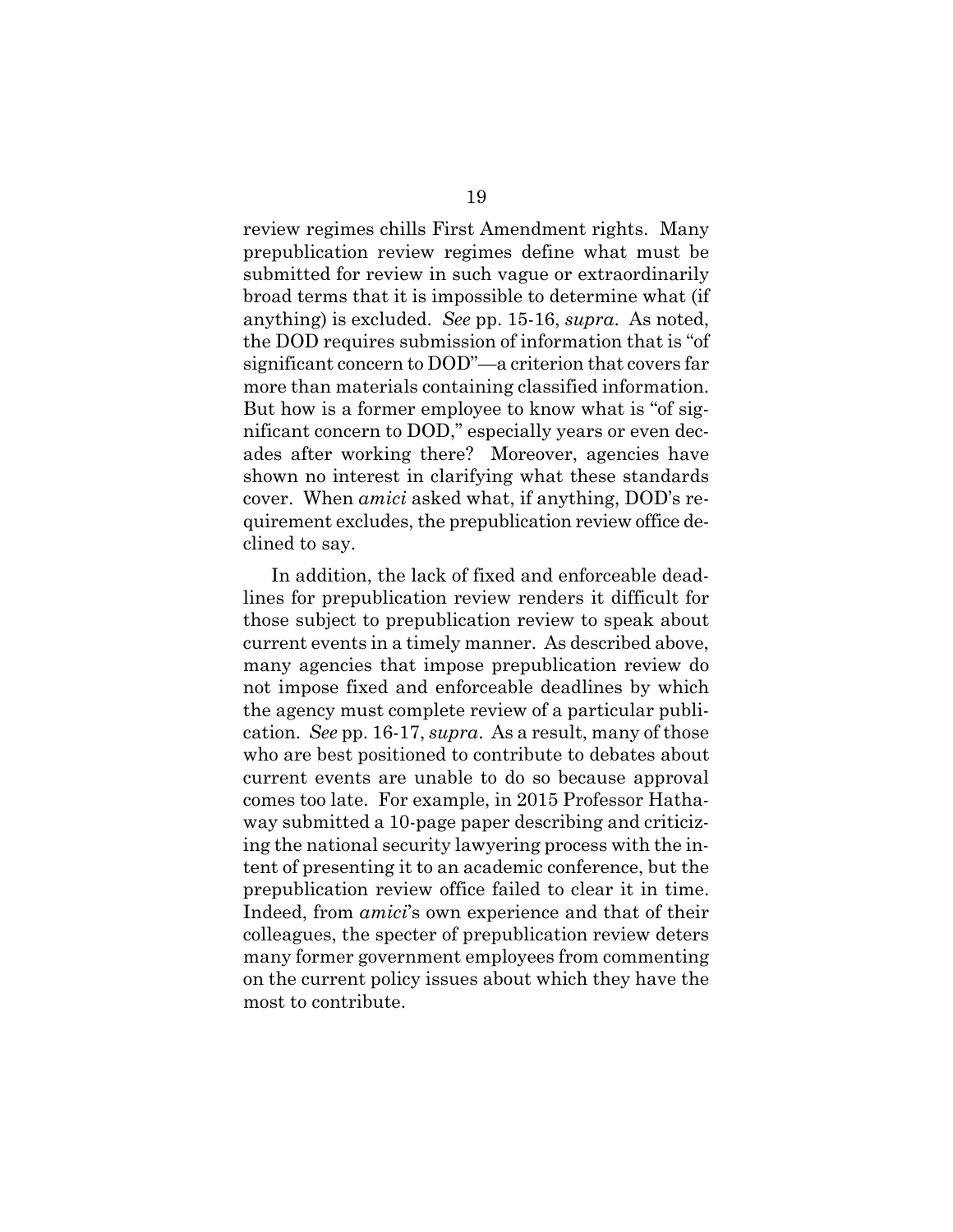Even for books, many current and former employees may choose not to publish because they do not want to become entangled in cumbersome prepublication review processes. For example, Nada Bakos, a former CIA analyst, submitted a book manuscript for review in October 2015, but did not receive a response for nearly two years. *See Bakos v. CIA*, No. 18-cv-743, 2019 WL 3752883, at \*1 (D.D.C. Aug. 8, 2019). Similarly, John Kiriakou, a former CIA agent, endured "nearly three years of endless haggling" with the prepublication review board "before officials finally agreed to the publication of his memoir, *The Reluctant Spy*." *See* Christopher Moran and Simon Willmetts, *Secrecy, Censorship, and Beltway Books: The CIA's Publication Review Board*, 24 Int'l J. of Intelligence & Counter Intelligence 239, 241 (Mar. 9, 2011).

 Given these delays, and the other frustrations of the labyrinthine prepublication review processes, many former employees refuse to participate at all—either by giving up on speaking or by ignoring the processes and hoping they will not be punished. Rebecca H., *The "Right to Write" in the Information Age: A Look at Prepublication Review Boards*, 60 Studies in Intelligence 15, 21 (Dec. 2016) (noting that delays in approval increase the risk that authors "may become more inclined to ditch their projects altogether" or "attempt to buck the system, publishing without review and leaving themselves to the mercy of the courts").18 For example, former CIA director Leon Panetta grew so frustrated with delays and proposed redactions from the agency's prepublication review that he "allowed his publisher to begin editing and making copies of [his memoir] before

<sup>18</sup> https://www.cia.gov/static/af165f3cbf968afbfa1116cc82caf15b/the -right-to-write.pdf.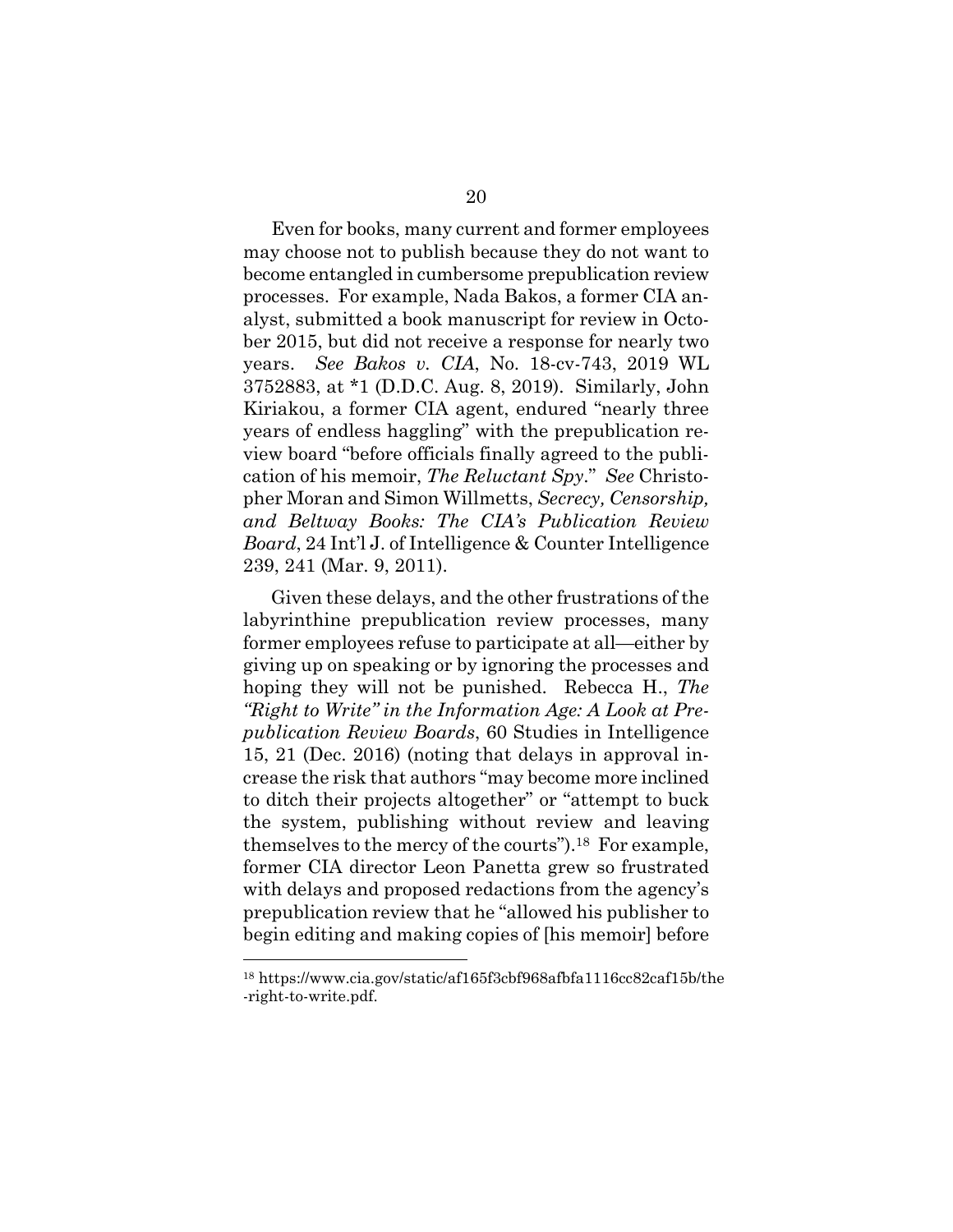he had received final approval from the CIA." *See* Greg Miller, *Panetta Clashed with CIA over Memoir, Tested Agency Review Process*, Wash. Post, Oct. 21, 2014.19 And former National Security Adviser John Bolton published his book, *The Room Where It Happened*, before receiving final prepublication approval. *See* Maggie Haberman and Katie Benner, *Trump Administration Sues to Try to Delay Publication of Bolton's Book*, N.Y. Times, June 16, 2020.20

 Second, as with other systems of prior restraint, government abuse of prepublication review is inevitable. As Justice Stevens recognized, "[i]nherent" within a regime of prepublication review "is the risk that the reviewing agency will misuse its authority to delay the publication of a critical work or to persuade an author to modify the contents of his work beyond the demands of secrecy." *Snepp*, 444 U.S. at 526 (Stevens, J., dissenting).

 Justice Stevens's concern has proven prescient, as it is widely accepted among former government employees that agencies use prepublication review to limit or suppress unfavorable speech. One of the more egregious examples of this abuse occurred just last year, when political appointees took unprecedented steps to interfere with the prepublication review and approval of John Bolton's book. *See, e.g.*, Michael S. Schmidt and Charlie Savage, *White House Accused of Improperly Po-*

<sup>19</sup> https://www.washingtonpost.com/world/nationalsecurity/panetta-clashed-with-cia-over-memoir-tested-agencyreview-process/2014/10/21/6e6a733a-5926-11e4-b812- 38518ae74c67\_story.html.

<sup>20</sup> https://www.nytimes.com/2020/06/16/us/politics/john-boltonbook-publication.html.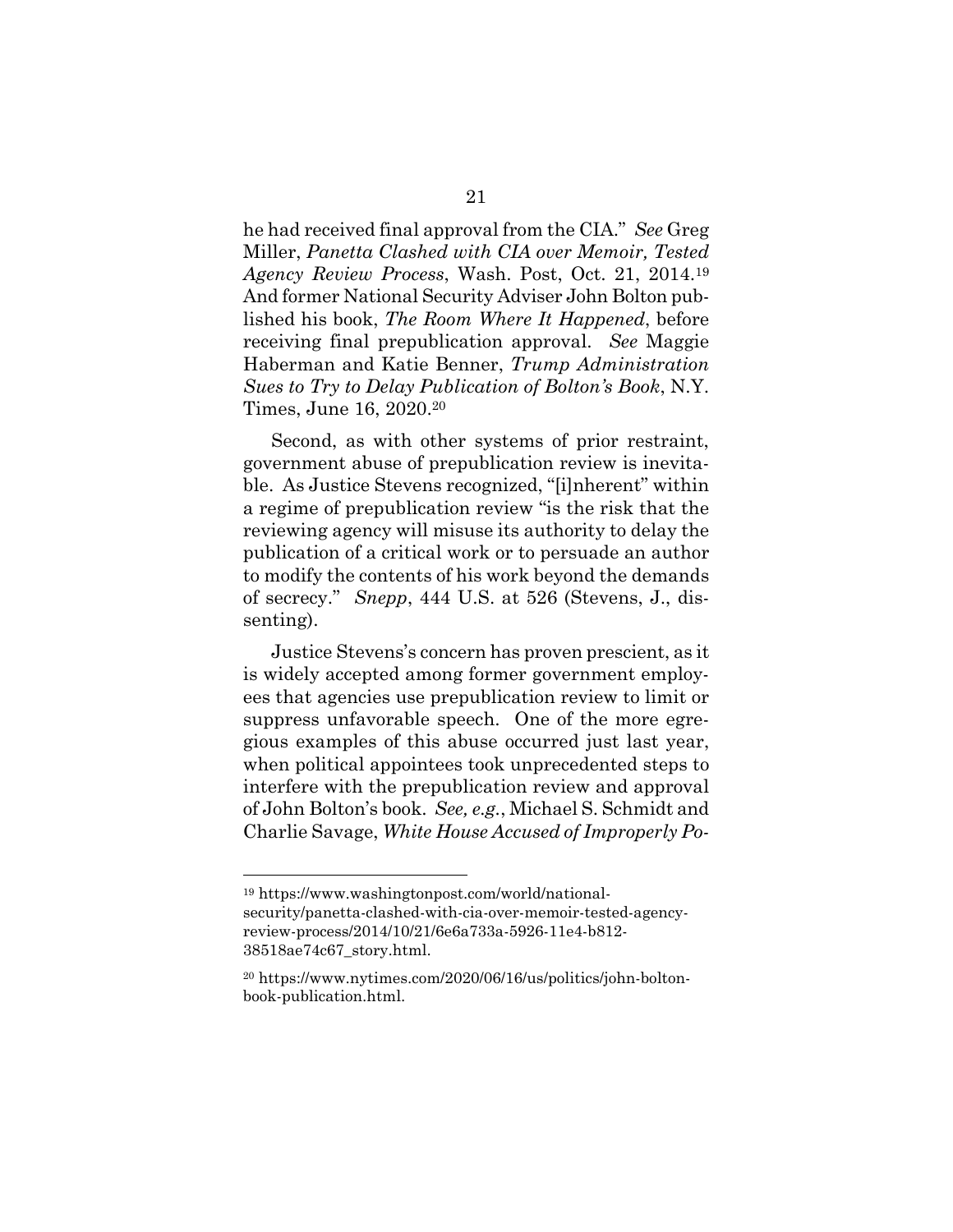*liticizing Review of John Bolton's Book*, N.Y. Times, Sept. 24, 2020.21 The Trump Administration then initiated a criminal investigation into Mr. Bolton and sought to seize royalties from the book's sale after Mr. Bolton published without authorization, but the Biden Administration has since terminated both. Michael S. Schmidt and Katie Benner, *Justice Dept. Ends Criminal Inquiry and Lawsuit on John Bolton's Book*, N.Y. Times, June 16, 2021.22

 More subtle (but no less problematic) examples abound, as *amici*'s experience shows. When Professor Goldsmith submitted the manuscript of his book, *The Terror Presidency*, for review, the Office of Legal Counsel asked Professor Goldsmith to change or remove many *unclassified* passages from the manuscript based on its view of the accuracy or privileged status of those passages, most of which were critical of the government. Professor Goldsmith ultimately modified or deleted some of the passages to avoid getting bogged down in a prolonged dispute.

*Amici* had a similar experience when trying to publish their op-ed, *"The government's prepublication review process is broken.*" It was bad enough that DOD's prepublication reviewers insisted on the right to review an op-ed criticizing the prepublication review process itself—an op-ed that did not remotely touch on classified information. But, making matters worse, the reviewers forced *amici* to include the following disclaimer as a condition for granting permission to publish: "The

<sup>21</sup> https://www.nytimes.com/2020/09/23/us/politics/john-boltonbook-review-process.html.

<sup>22</sup> https://www.nytimes.com/2021/06/16/us/politics/john-boltonbook-justice-department.html.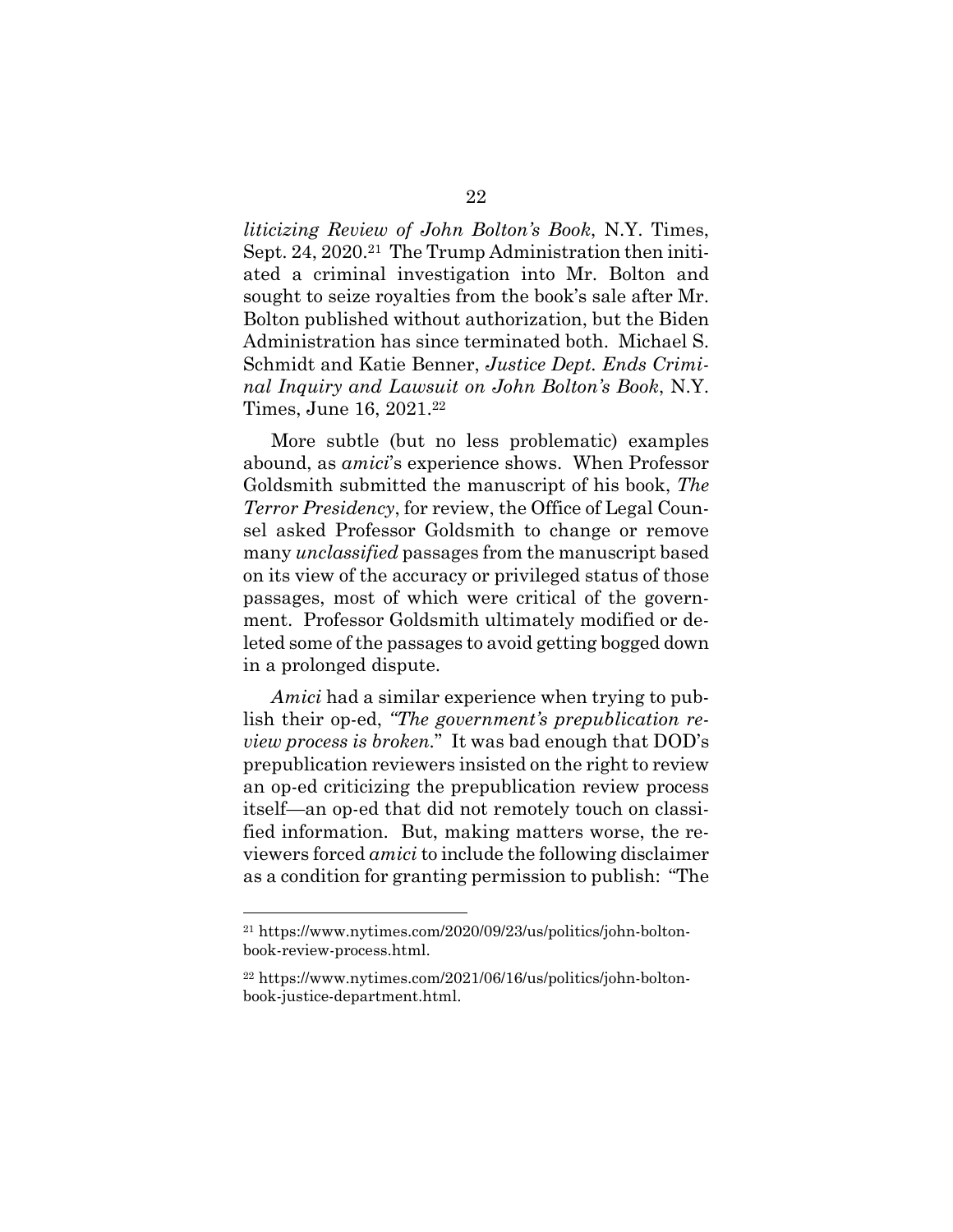views expressed in this article are those of the author and do not reflect the official policy or position of the Department of Defense or the U.S. Government." That disclaimer, of course, had nothing to do with protecting classified information; it was designed to discredit disfavored speech.

 Also inherent is the risk—recognized for decades that prepublication review offices will give preferential treatment to favored writers. In 1981, the CIA Inspector General noted the "perception of unfairness" "fueled by the widely held belief that the [CIA] ha[d] not sought redress against certain former employee authors who have seemingly broken the rules …, whereas it has encouraged government suits against others[.]" CIA Report, *supra*, at 10. At that time, for example, the CIA's prepublication review office refused to take legal action against a former-CIA official-turned-journalist who refused to submit any of his articles to prepublication review, while encouraging legal action against Frank Snepp. *Id*. at 11-12. The risk of a double standard persists today. Leon Panetta, for example, suffered no legal repercussions for allowing his book to go to the publisher before it had been approved. *Rebecca H.*, *The "Right to Write*,*" supra*, at 18. By contrast, John Bolton was the target of a civil lawsuit for doing the same. *See*  pp. 21-22, *supra*.

#### **III. This Court should grant review now.**

 If this Court does not take on the important First Amendment questions raised by prepublication review in this case, it may not get another chance. Few are willing to challenge the government on this issue, and those that do have run headlong into *Snepp*'s footnote. There will thus never be a circuit split—but that does not undermine the need for this Court's intervention.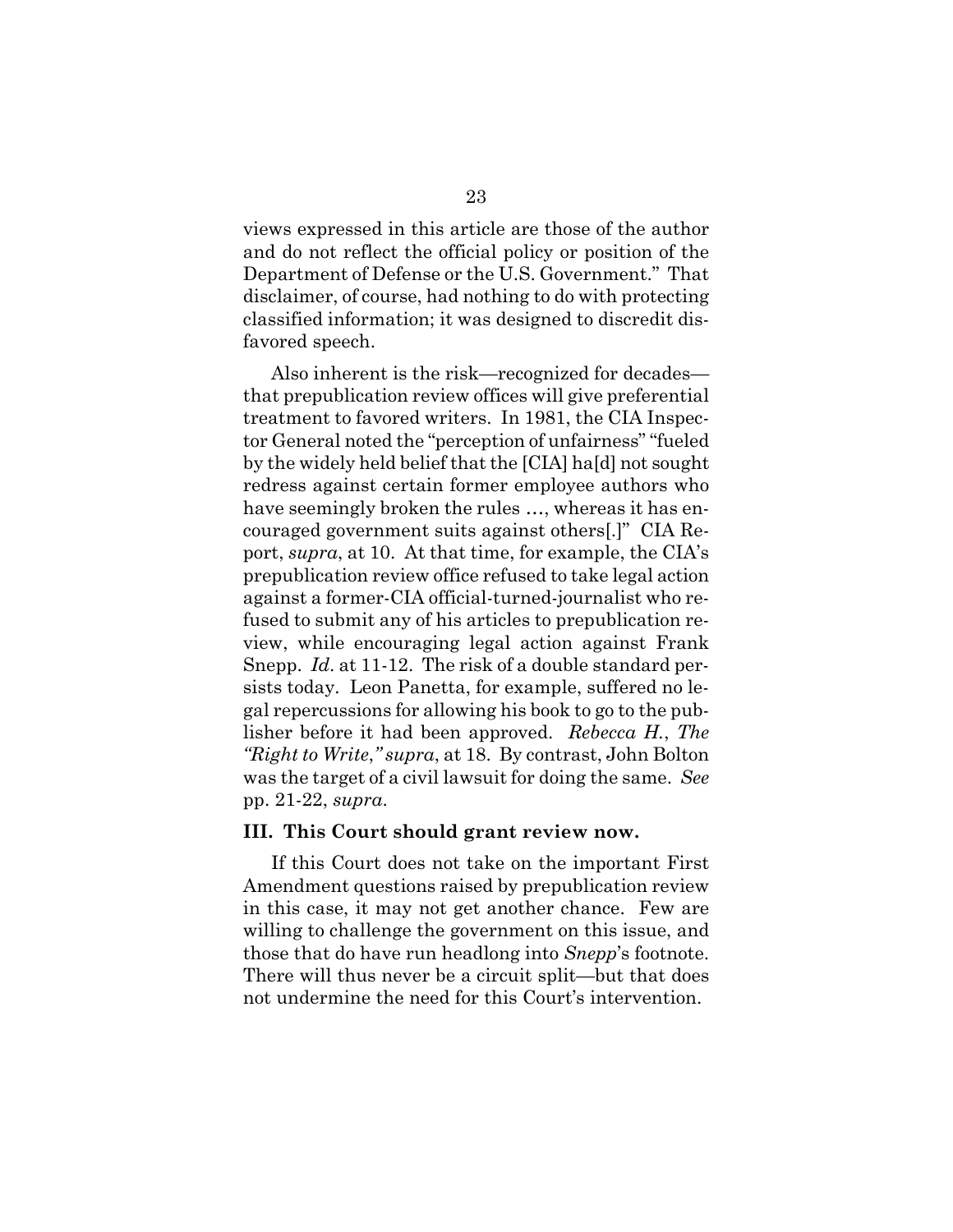There are multiple factors that deter current and former employees from challenging the constitutionality of prepublication review. Current employees face the prospect of retaliation in the form of adverse employment action, increased difficulties navigating the prepublication review processes themselves, or being blacklisted from subsequent employment. Former employees, too, fear jeopardizing their chances of obtaining later employment and getting future publications approved by challenging the lawfulness of prepublication review. With little chance at success given *Snepp*'s footnote, and much to lose, it is hardly surprising that this issue has rarely arisen—despite its enormous importance.

 The result is that the courts of appeals have been unable to meaningfully consider the proper constitutional balance between the government's legitimate national security interests and the First Amendment rights of millions of U.S. citizens. In the more than 40 years since *Snepp*, only two circuits have considered a First Amendment challenge to a prepublication review scheme—the court below and the D.C. Circuit. *See Weaver v. U.S. Information Agency*, 87 F.3d 1429 (D.C. Cir. 1996); *see also* Pet. 32. And both circuits predictably rejected those challenges based almost entirely on *Snepp*. *See* Pet. App. 6a, 24a-25a, 27a-28a; *Weaver*, 87 F.3d at 1439, 1441-42; *see also* Pet. 33-34 (explaining how *Weaver*'s reliance on *Snepp* "[p]ermeat[ed] the court's analysis").

 Absent action from this Court, none of that will change. Few will risk the expense and reputational harm of bringing a suit that is in tension with *Snepp*'s footnote. And the courts of appeals are bound to follow what they apparently view as *Snepp*'s across-the-board